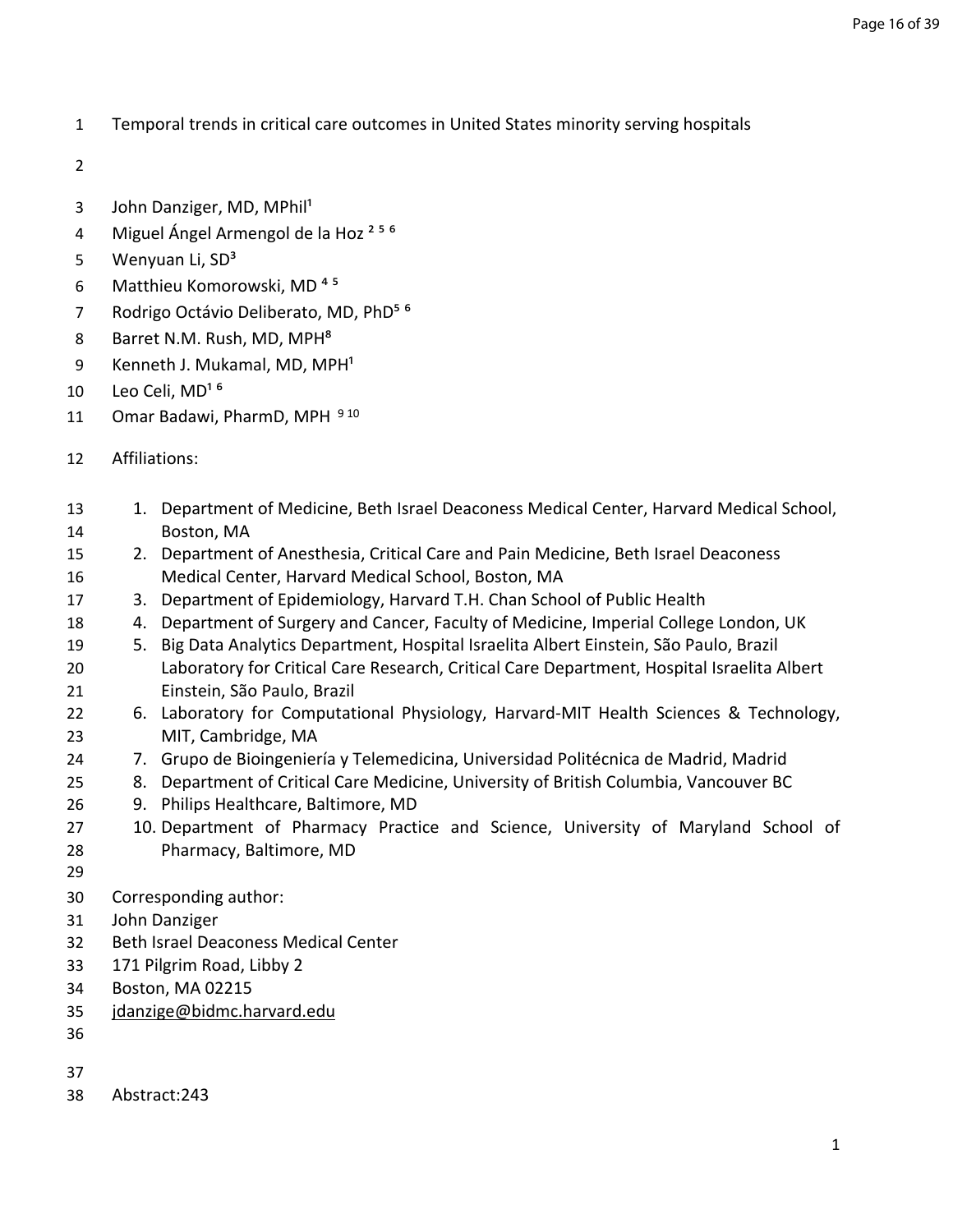- 39 Word Count: 2178
- 40 Tables: 4
- 41 Figures: 3
- 42 Running title: Mortality trends in minority serving hospitals
- 43

44 At a glance: Minorities face a wide range of health disparities that extend into the Intensive Care unit 45 (ICU). Whether hospitals that predominantly care for minority patients have evidenced the same 46 improvements in critical care outcomes as non-minority hospitals has not been previously investigated. 47 Accordingly, we examined the temporal trends of ICU mortality and lengths of stay in minority and non-48 minority serving hospitals from 2006 to 2016 in over 200 hospitals from across the United States. We 49 find minority serving hospitals have had significantly less temporal improvement in mortality and length 50 of stay than non-minority hospitals. This observation is most apparent for African American patients, 51 who have had no meaningful decrease in mortality or lengths of stay when hospitalized in a minority 52 serving hospital. Our data highlights the continued disparities facing minorities and minority serving 53 hospitals in the United States. 54

- 55 Conception and design: JD
- 56 Analysis and interpretation: JD, MAH, WL,MK,ROD,BR,LC,OB
- 57 Drafting the manuscript for important intellectual content: JD,KM,OB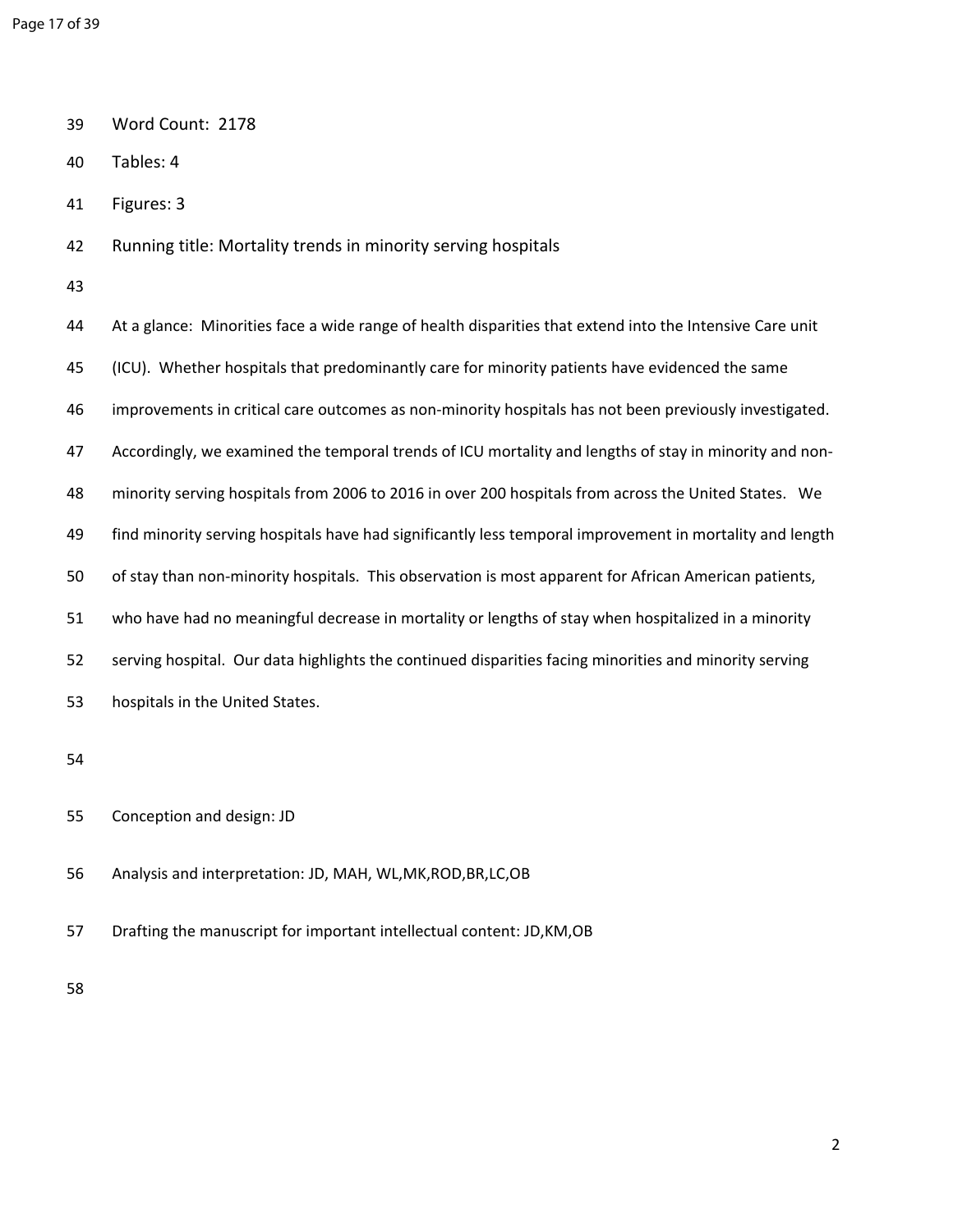## 60 **Abstract**

- 61 *Context*: Whether critical care improvements over the last ten years extend to all hospitals has not been
- 62 described.
- 63 **Objective:** To examine the temporal trends of critical care outcomes in minority and non-minority
- 64 serving hospitals.
- 65 *Design*: Inception cohort of critically ill patients.
- 66 *Measurements*: Using the Philips Health Care electronic Intensive Care Unit Research Institute Database,
- 67 we identified minority-serving hospitals as those with an African American or Hispanic Intensive Care
- 68 Unit (ICU) census more than twice its regional mean.

69 *Participants*: Almost 1.1 million critically ill patients amongst 208 ICUs across the United States admitted

- 70 between 2006 and 2016.
- 71 *Main outcome*: Adjusted hospital mortality (primary) and length of hospitalization (secondary).
- 72 *Results*: Large pluralities of African Americans (25%, n=27,242) and Hispanics (48%, n=26,743) were

73 cared for in minority serving hospitals, compared to only 5.2% (n=42,941) of whites. Over the last ten

- 74 years, while the risk of critical illness mortality steadily decreased by 2% per year (95%CI 0.97-0.98) in
- 75 non-minority hospitals, outcomes within minority-serving hospitals did not improve comparably. This
- 76 disparity in temporal trends was particularly noticeable amongst African Americans, where each
- 77 additional calendar year was associated with a 3%(95%CI 0.96-0.97) lower adjusted critical illness
- 78 mortality within a non-minority hospital, but no change within minority-serving hospitals (HR 0.99,
- 79 95%CI 0.97-1.01). Similarly while ICU and hospital lengths of stay decreased by 0.08(95%CI -0.08,-0.07)
- 80 and 0.16(95%CI-0.16,-0.15)days per additional calendar year, respectively, in non-minority serving
- 81 hospitals, there was little temporal change for African Americans in minority serving hospitals.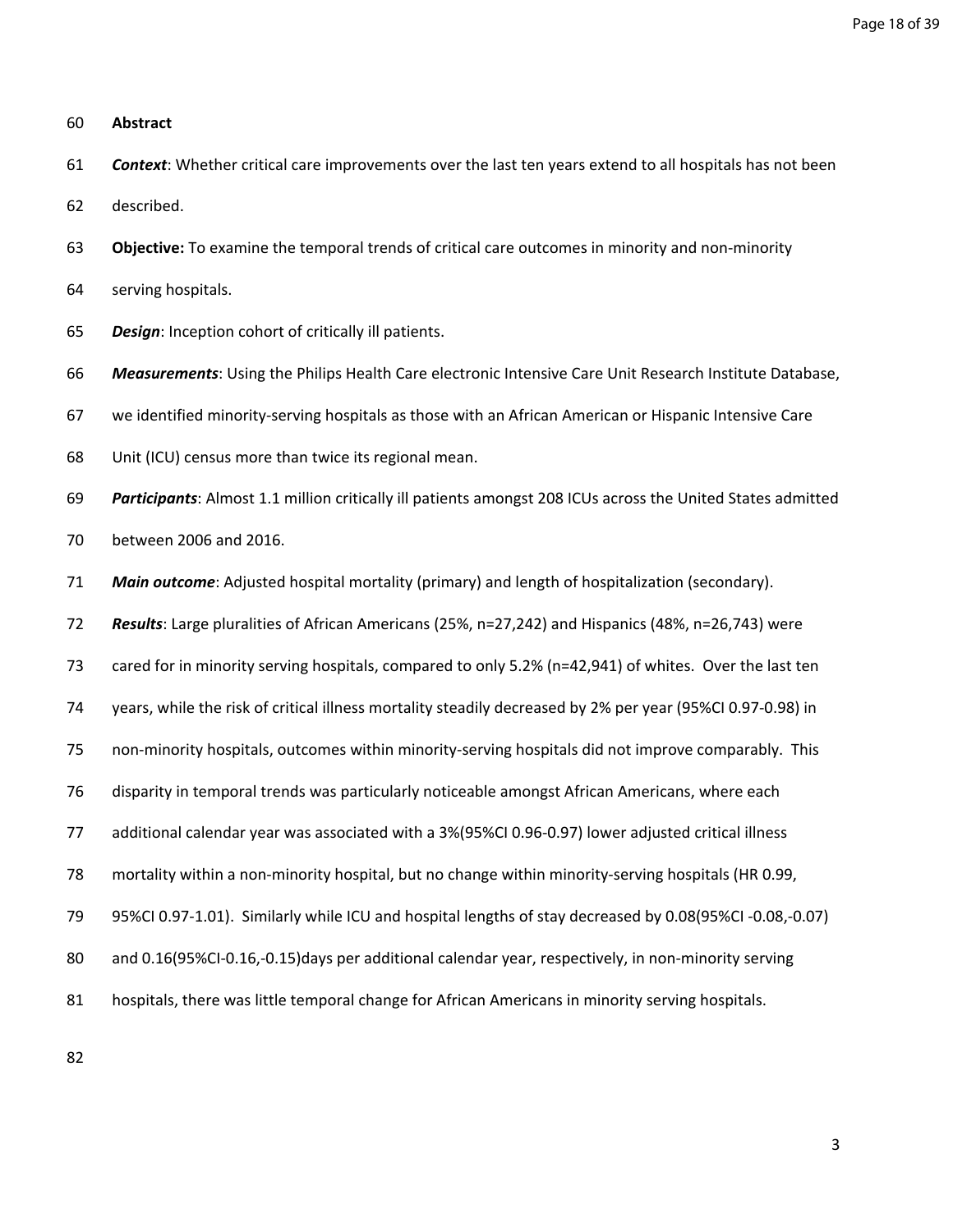- 84 *Conclusion*: Critically ill African Americans are disproportionately cared for in minority-serving hospitals,
- 85 which have shown significantly less improvement than non-minority hospitals over the last ten years.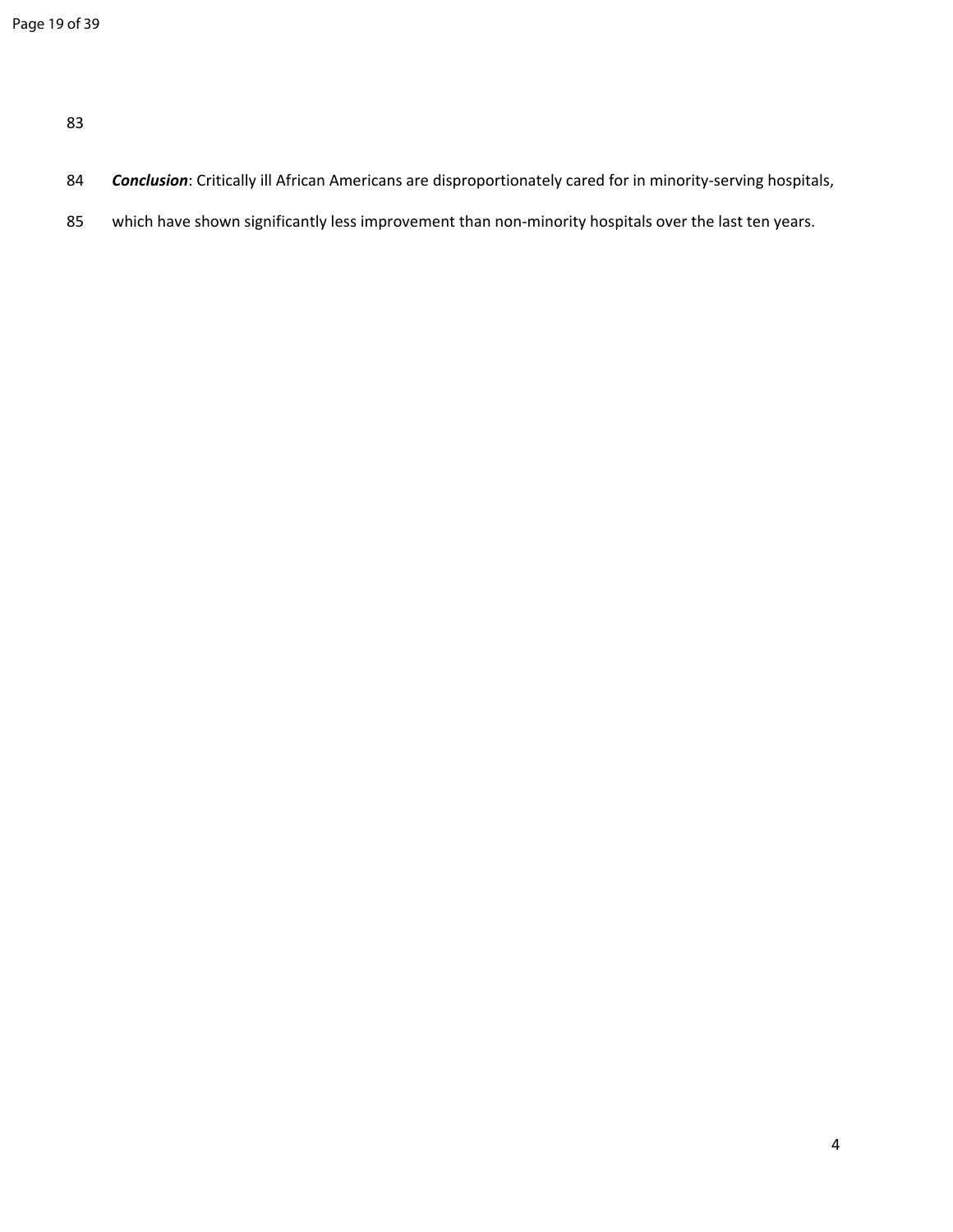## 87 **Introduction**

- 88 Health disparities continue to plague the United States medical system<sup>1</sup>. Despite higher rates of
- 89 comorbidities<sup>2</sup>, minorities have less access to preventative medicine<sup>3-6</sup>, seeking care in lower-
- 90 performance hospitals with higher complication<sup>7,8</sup>, readmission<sup>9</sup>, and mortality rates <sup>10–13</sup>. While the
- 91 higher acuity and resource utilization of critical illness might seem immune to such disparities, racial
- 92 differences in the intensive care unit(ICU) have similarly been described<sup>14-18</sup>.

93 Accordingly, we examined whether improvements in critical care outcomes over the last decade  $19-22$ 

- 94 extend to minority serving hospitals. Using a large repository of almost 1.1 million ICU admissions from
- 95 hospitals across the United States<sup>23–25</sup>, we describe the temporal trends of critical illness outcomes
- 96 according to hospital minority composition and whether these trends differed by ethnicity.

## 97 **Methods**

98 *Data Source*

99 Phillips Healthcare, a major vendor of ICU equipment and services, provides a telehealth ICU platform to 100 over 300 hospitals across the United States. Data from participating hospitals is anonymously curated in 101 the electronic Intensive Care Unit Research Institute Database (eICU-RI), a collaborative partnership 102 between Philips Healthcare and the Laboratory of Computational Physiology at Massachusetts Institute 103 of Technology<sup>23–26</sup>. It contains high-resolution patient data including demographics, vital signs, 104 laboratory tests, illness severity scores, fluid intake and outputs, and diagnostic coding from patients 105 admitted between 2003 and 2016. Participating hospitals trained clinicians to use the Philips platform, 106 using primary data entry and drop-down boxes to adjudicate patient information and diagnoses, with 107 direct synchronization with laboratory and clinical data.

108 The most up-to-date formulation of the eICU-RI contains 1.7 million unique first critical illness

109 hospitalizations from 301 hospitals. Missing data included hospital regional location (n= 430,137) and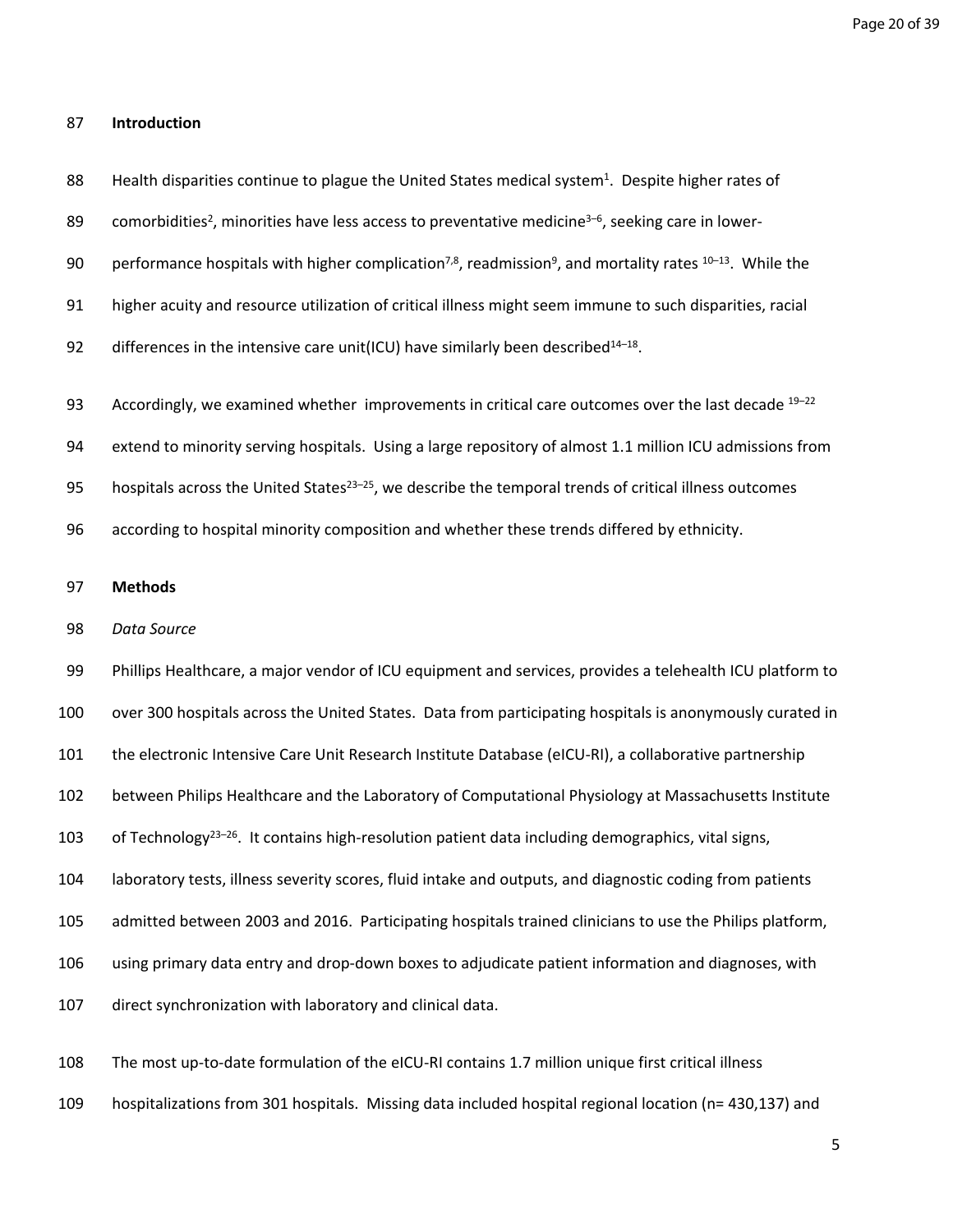| 110 | Acute Physiology and Chronic Health Evaluation (APACHE) IV severity of illness scoring (n=104,041). We |  |
|-----|--------------------------------------------------------------------------------------------------------|--|
|     |                                                                                                        |  |

- 111 excluded those admitted prior to 2006 (n=30,207) due to low participation and unreliability of data
- 112 entry, leaving 1,088,109 patients. Of these, 48,514 lacked documentation of length of critical stay,
- 113 leaving a cohort of 1,039,595 for primary analysis.
- 114 *Exposure*
- 115 We used 2010 United States Census data to determine the African American and Hispanic regional
- 116 means and defined minority-serving hospitals as those with a greater than two-fold African American or
- 117 Hispanic ICU census than the corresponding regional mean. The cutpoints for African American and
- 118 Hispanics were 11.30% and 7.0% in the Midwest, 13% and 12.6% in the Northeast, 20.1% and 15.9% in
- 119 the South and 5.7% and 28.6% in the West, respectively. <sup>28</sup> As an alternate definition, we defined
- 120 minority-serving hospitals as those with a greater than 25% African American or Hispanic ICU patient  $121$  census<sup>11</sup>.
- 
- 122 *Outcomes*
- 123 Our primary outcome was death during critical illness hospitalization. The secondary outcomes were
- 124 ICU and hospital lengths of stay.
- 125 *Categorization of trends*
- 126 We examined year of admission as a categorical (i.e., as individual two-year groups) and continuous 127 variable.
- 128 *Variables*
- 129 Basic demographics included age, gender, and ethnicity. Ethnicity was self-reported as white, African
- 130 American, Hispanic, Asian, Native American, other, or unknown. Admission diagnoses were adjudicated
- 131 by trained clinicians within the first 24 hours of ICU admission as part of the APACHE IV score system<sup>29</sup>,
- 132 and were categorized into the fifteen most common clinical categories, including sepsis, myocardial
- 133 infarction/angina, trauma, gastrointestinal bleed, arrhythmia, drug/alcohol complications,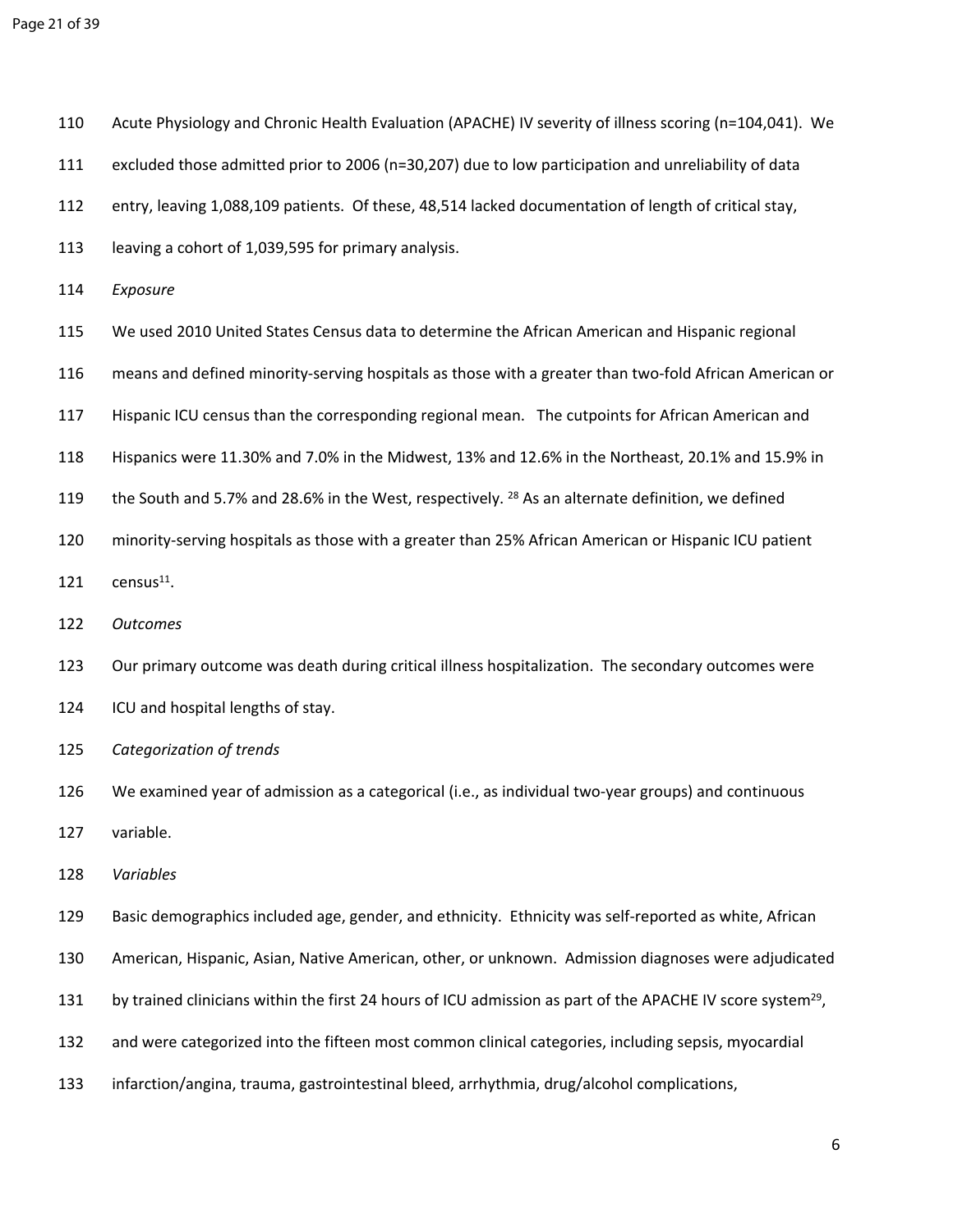Page 22 of 39

134 cerebrovascular accident, coronary artery bypass grafting, pneumonia, malignancy related, congestive 135 heart failure, cardiac arrest, angina, diabetes related, intracranial bleed, other and unknown. The 136 admission APACHE IV score, obtained within 24 hours of ICU admission, was used to quantify severity of 137 illness. The Charlson comorbidity scoring system was used to describe preexisting illness burden<sup>30</sup>. ICU 138 unit type (medical, medical surgical, surgical, cardiac, cardiothoracic, and neurological) was included as a 139 series of indicator variables.

140 *Analysis*

141 Baseline characteristics were presented as percentages for categorical variables and mean and standard 142 deviation for continuous variables by hospital minority composition. We used Cox proportional hazards 143 model to estimate hazard ratios (HRs) and 95% confidence intervals (CIs) for the associations between 144 categorical year of admission and mortality. Time to event was defined as the length of stay between 145 ICU admission and date of death or censoring. Patients who were discharged were censored at that 146 time. The models were adjusted for age, sex, ethnicity (white, African American, Hispanic, or other), unit 147 type (categorical), admission diagnosis (categorical), APACHE IV severity of illness and Charlson 148 comorbidity scores (continuous), and year of admission (categorical; 2006-2008 as the reference group). 149 We used multiplicative interactions to determine whether the effect of admission year on mortality 150 differed according to hospital minority composition, and explored whether these findings were 151 consistent across ethnicity.

152 In secondary analyses, we defined minority-serving hospitals as those with a >25% African American or 153 Hispanic ICU census and conducted survival analyses as in our primary analysis. Second, we applied 154 generalized estimating equations (GEE) with Poisson error distribution, log link function, and 155 exchangeable covariance structure to examine the associations between categorical admission year and 156 mortality in those hospitals with greater than 500 admissions. This approach allowed us to account for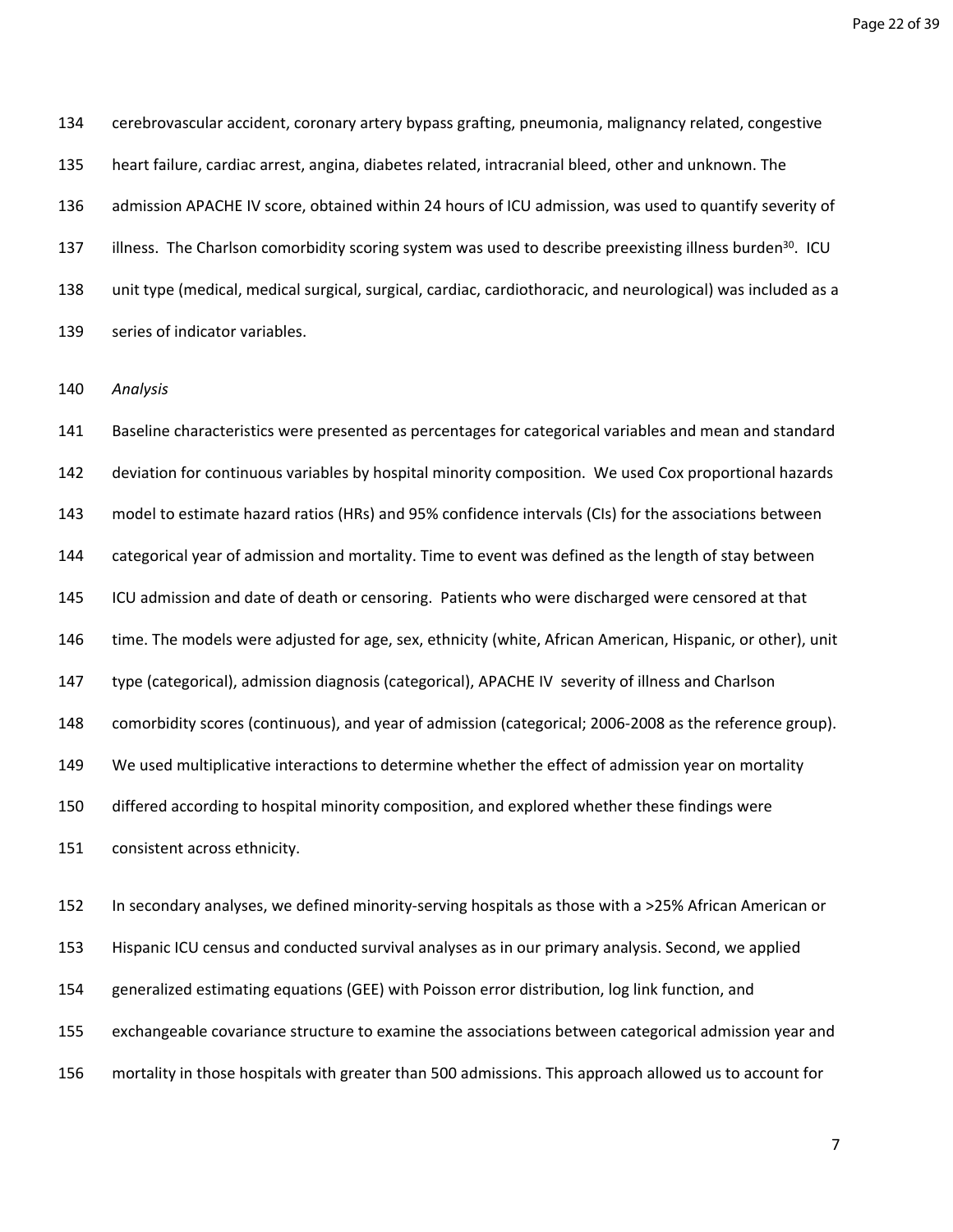| 157 | within-hospital correlation. Third, to account for hospital participation, we examined our primary                 |
|-----|--------------------------------------------------------------------------------------------------------------------|
| 158 | analysis in those hospitals that had consistent participation in four consecutive time periods.                    |
| 159 | As secondary endpoints, we describe ICU and critical illness hospitalization lengths of stay according to          |
| 160 | minority hospital composition. Using standard least squares regression, including all variables from the           |
| 161 | primary analysis and an indicator for hospital mortality, we describe the adjusted differences in lengths          |
| 162 | of stay in minority-serving and non-minority hospitals and how these trends have changed over time.                |
| 163 | To determine whether there were differences in critical illness resource utilization across hospitals, we          |
| 164 | examined the delay to ICU transfer in those patients admitted directly from the emergency                          |
| 165 | deparment <sup>31</sup> . Using all variables above, and an indicator variable for hospital mortality, we describe |
| 166 | whether the delay differed by hospital composition and how these trends have changed over time.                    |
| 167 | All analyses were performed using JMP Pro 12 and PROC PHREG and PROC GENMOD in SAS 9.4 (both                       |
| 168 | produced by SAS Institute, Cary, NC).                                                                              |
| 169 | <b>Results</b>                                                                                                     |
| 170 | Usage and characteristics of minority serving hospitals                                                            |
| 171 | Of almost 1.1 million critically ill patients, 10%(n=109,022) were cared for in one of 14(7% of sampled            |
| 172 | hospitals) minority serving hospitals. There was significant ethnic variation in usage of such hospitals,          |
| 173 | with 25%(n=27,242) of African American and 48%(n=26,743) of Hispanic patients receiving critical care              |
| 174 | in a minority serving hospital, compared to 5.2%(n=42,941) of white patients. Patients in minority                 |
| 175 | serving hospitals tended to be younger, with a lower comorbidity burden(Table 1), yet a higher level of            |
| 176 | illness severity on ICU presentation. Minority serving hospitals had a higher relative percentage of ICU           |

177 admissions for trauma, myocardial infarction, and heart failure, and a lower percentage for sepsis and

178 drug and alcohol complications, than non-minority hospitals. Hospital mortality proportions were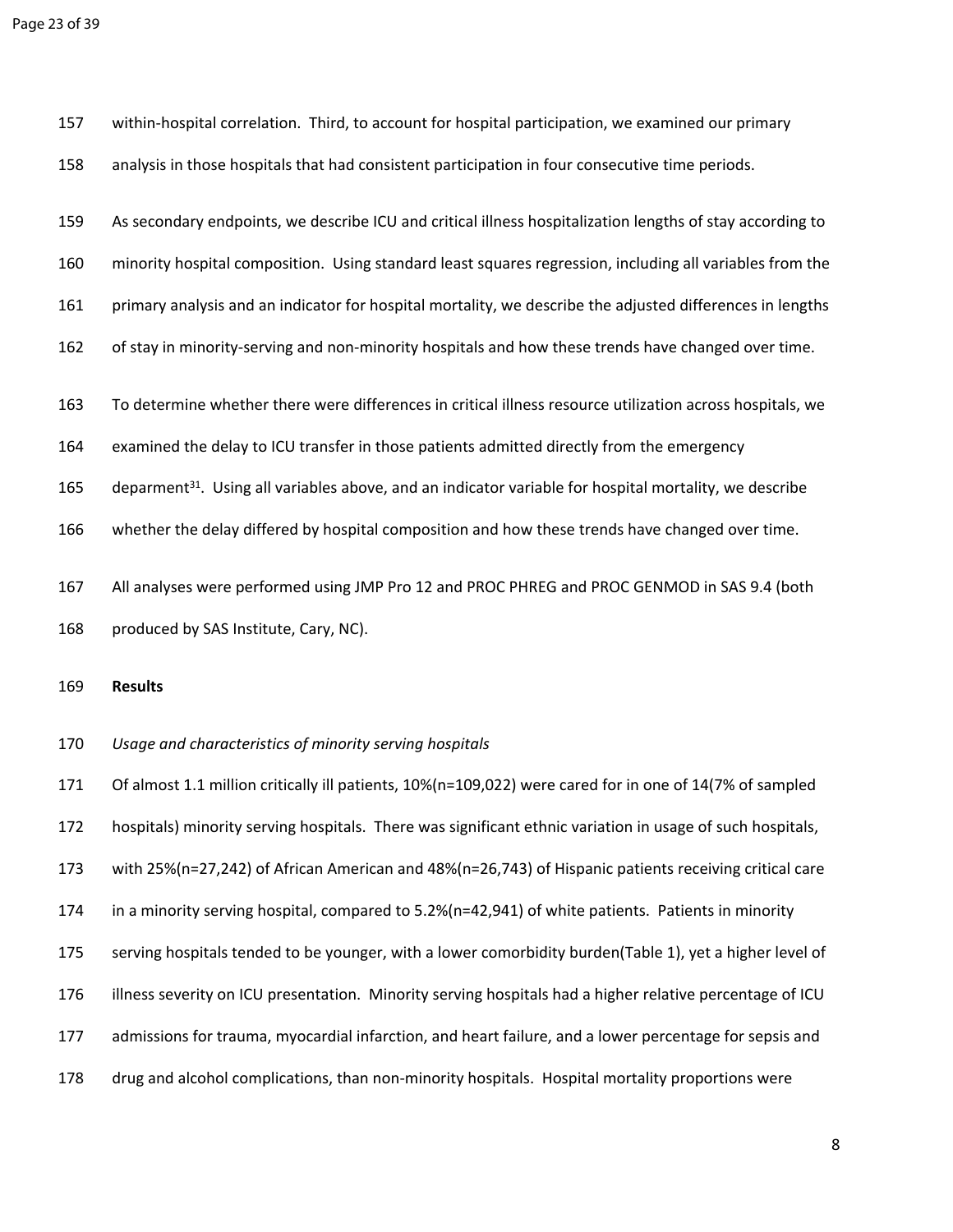Page 24 of 39

179 higher in minority than non-minority hospitals (10.5 vs 9.5%, p<0.001), consistently across ethnic 180 groupings.

181 *Temporal trends in critical care mortality*

182 While the incidence of critical illness mortality (Figure 1) and adjusted mortality (Table 2) steadily

183 decreased from 2006 to 2016, the trends differed between minority and non-minority serving hospitals

184 (multiplicative interaction between calendar year and minority-serving hospital p value <0.001). A

185 steady decline in critical illness mortality (HR 0.98, 95%CI 0.97-0.98 per additional calendar year) was

186 observed in non-minority hospitals, but not in minority serving hospitals (Table 2, supplemental table 1).

187 This temporal inequality was most apparent amongst African American patients (multiplicative

188 interaction between calendar year and minority-serving hospital p values 0.02, 0.07, and 0.04 amongst

189 African American, Hispanic, and white patients, respectively), where each additional calendar year was

190 associated with 3% lower adjusted mortality (HR 0.97, 95%CI 0.96-0.97) in non-minority hospitals,

- 191 compared to no change in minority-serving hospitals (HR 0.99, 95%CI 0.97-1.01)(Figure 2).
- 192 *Sensitivity analyses of mortality*

193 Using a threshold of more than a 25% African American or Hispanic ICU census to define a minority

194 hospital resulted in 26 minority-serving hospitals serving 177,186 patients. Patients within these

195 hospitals had higher mortality rates and similarly less temporal improvement (multiplicative interaction

196 between each additional calendar year and minority-serving hospital p value 0.05) than those in non-

197 minority hospitals (Table 3). Analyses that accounted for within-hospital correlation and participation

198 resulted in similar findings.

199 *Temporal trends in ICU and hospital lengths of stay* 

200 The lengths of ICU stay and critical illness hospitalization were higher among minority than non-minority

201 serving hospitals(3.1±3.9 and 7.3±6.9 days compared to 2.9±3.6 and 6.4±6.2 days, respectively), a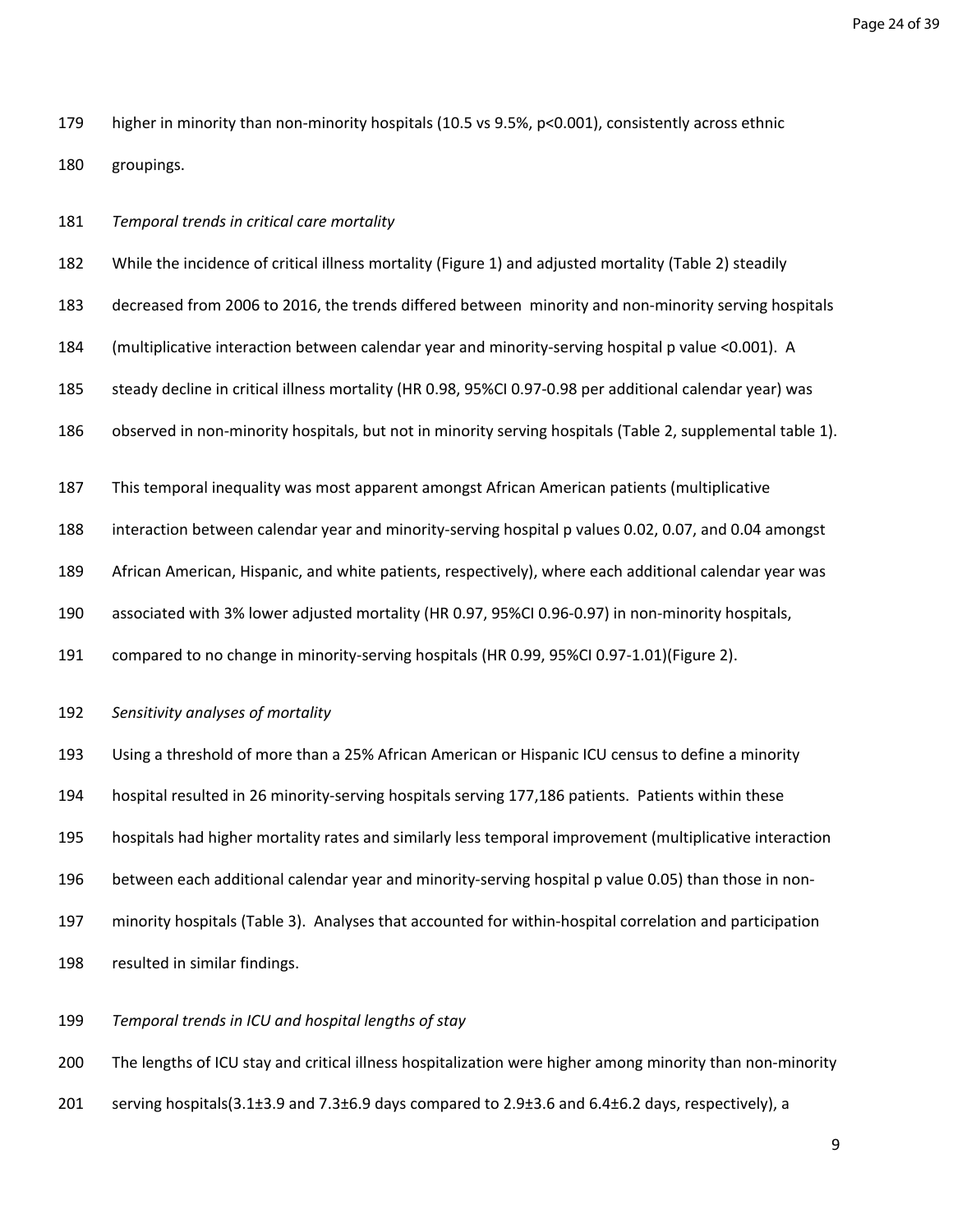202 difference that remained in an adjusted analysis that included hospital mortality [0.03(95%CI 0.02-0.04, 203 p<0.001) and 0.21(95%CI 0.20-0.23, p<0.001) days longer ICU and hospital stays in minority serving 204 hospitals, respectively]. ICU and hospital lengths of stay steadily decreased in non-minority serving 205 hospitals [-0.08(95%CI -0.08,-0.07, p<0.001) and -0.16(95%CI-0.16,-0.15,p<0.001) days per additional 206 calendar year, respectively], but significantly less so amongst minority serving hospitals (multiplicative 207 interaction between minority hospital and admission year p values <0.001 for both ICU and hospital 208 lengths of stay), remaining essentially constant from 2011 to 2016(Figure 3, Table 3). This temporal 209 disparity was most apparent in African American patients, for whom length of stay decreased in non-210 minority hospitals, but not in minority serving hospitals (Table 4). 211 *Temporal trends in delay to ICU transfer in patients admitted from the emergency department* 212 Amongst 567,325 ICU admissions from the emergency department, the mean± SD delay until ICU 213 admission was 3.9±16.3 hours among non-minority hospitals and 5.9± 19.4 hours among minority-

214 serving hospitals (p<0.001). Over the last ten years, the adjusted delay decreased by 7.6 minutes (95%CI 215 -8.66 to -6.51, p<0.001) per additional calendar year in non-minority hospitals, yet had little change (1.0 216 minutes; 95%CI-2.62 to 4.67, p=0.58) in minority-serving hospitals.

## 217 **Discussion**

218 In our sampling of approximately 200 hospitals across the United States, almost a third of critically ill 219 African American and half of critically ill Hispanic patients received critical care in just 7% of surveyed 220 hospitals. These minority-serving hospitals showed significantly less decline in critical illness mortality 221 and length of stay over the last decade, compared to non-minority hospitals. While this inequality was 222 consistent across ethnicities, it was most pronounced amongst African Americans, in whom we observed 223 no temporal improvement in critical care mortality or reduction in length of stay during this period.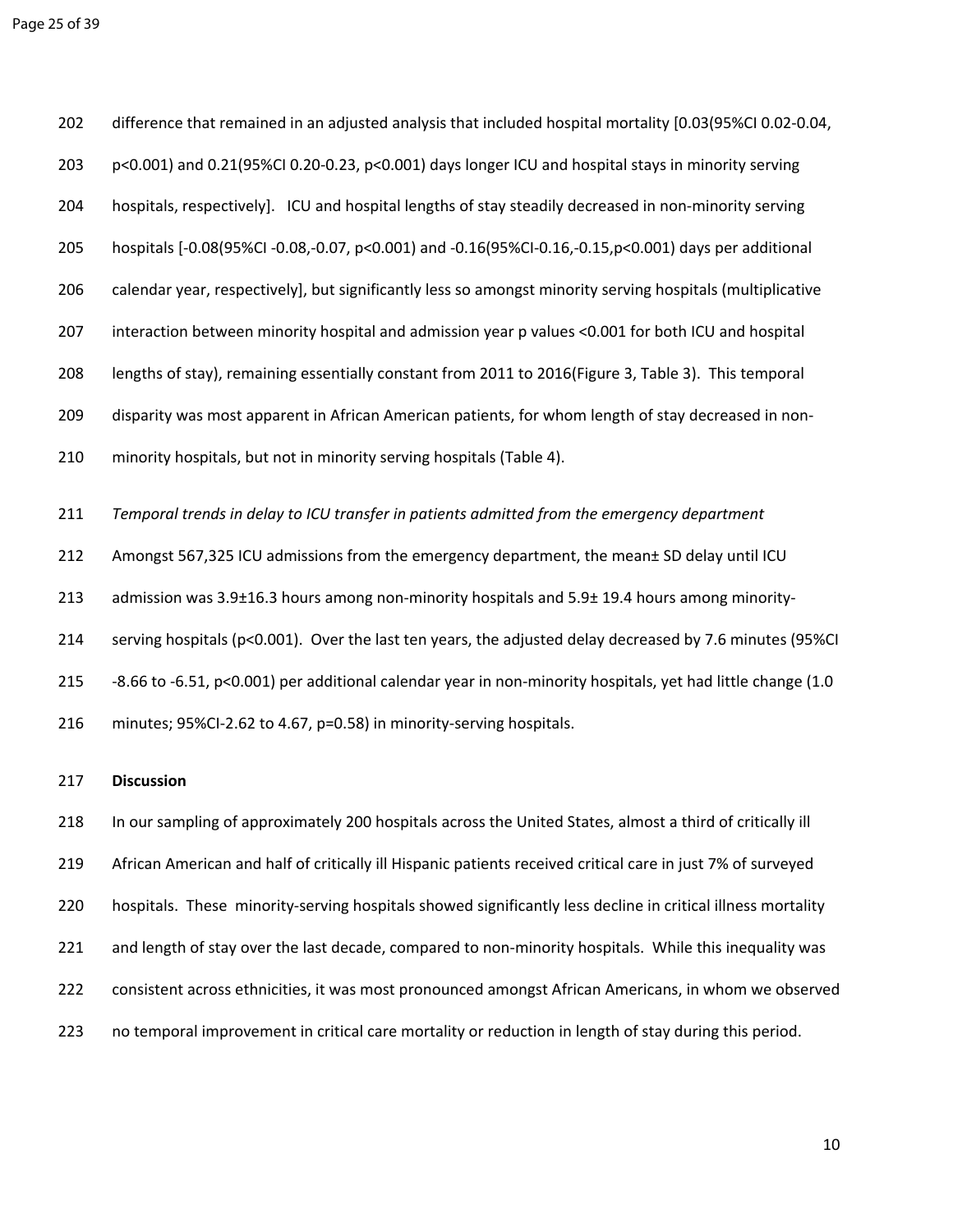Page 26 of 39

224 Minority serving hospitals tended to care for younger patients, with a lower overall burden of disease 225 comorbidity, yet with a paradoxically higher severity of illness severity and mortality. Accordingly, it is 226 difficult to determine whether our findings reflect caring for an increasingly disadvantaged population or 227 differences in hospital resource utilization. As a proxy for hospital practice patterns, we examined the 228 delay to ICU admission for those patients admitted through the emergency department, a clinically 229 important indicator  $31-34$ . We found that minority-serving hospitals had significantly longer delays with 230 little temporal improvement, while the adjusted delay to ICU admission decreased by almost eight 231 minutes per year in non-minority hospitals.

232 Regardless of how much of the increased mortality risk is due to patient or hospital-specific issues, the 233 high minority usage of these hospitals highlights the obstacles facing African Americans in the United 234 States. The "neighborhood effect", whereby location of residence has a profound effect on 235 outcomes<sup>35–39</sup>, highlights the socioeconomic barriers to achieving equitable health care access, 236 compounded by differences in practice patterns and resource utilization that extend into the ICU  $40-42$ . 237 From the perspective of health care delivery, recognizing the challenges facing minority-serving 238 hospitals is particularly important in the current "pay for performance" reimbursement paradigm<sup>43</sup> so as 239 not to unfairly penalize the most vulnerable hospitals<sup>44</sup>. Our data provides clinical context for this 240 concern, and underscores the need for additional support for minority-serving hospitals to ensure they 241 have the appropriate resources to meet their strenuous clinical demand.

242 Our analysis has several notable limitations. Confounding due to either admission or discharge bias is 243 possible, particularly since minority patients tend to receive more intensive therapy and testing towards 244 end of life. Whether the ethnic distributions in the ICU were similar to those of the hospital were not 245 known. In addition, how representative hospitals that choose to use the Phillips platform are is not 246 known, and important patient characteristics, such as income, insurance type, and lifestyle choices, as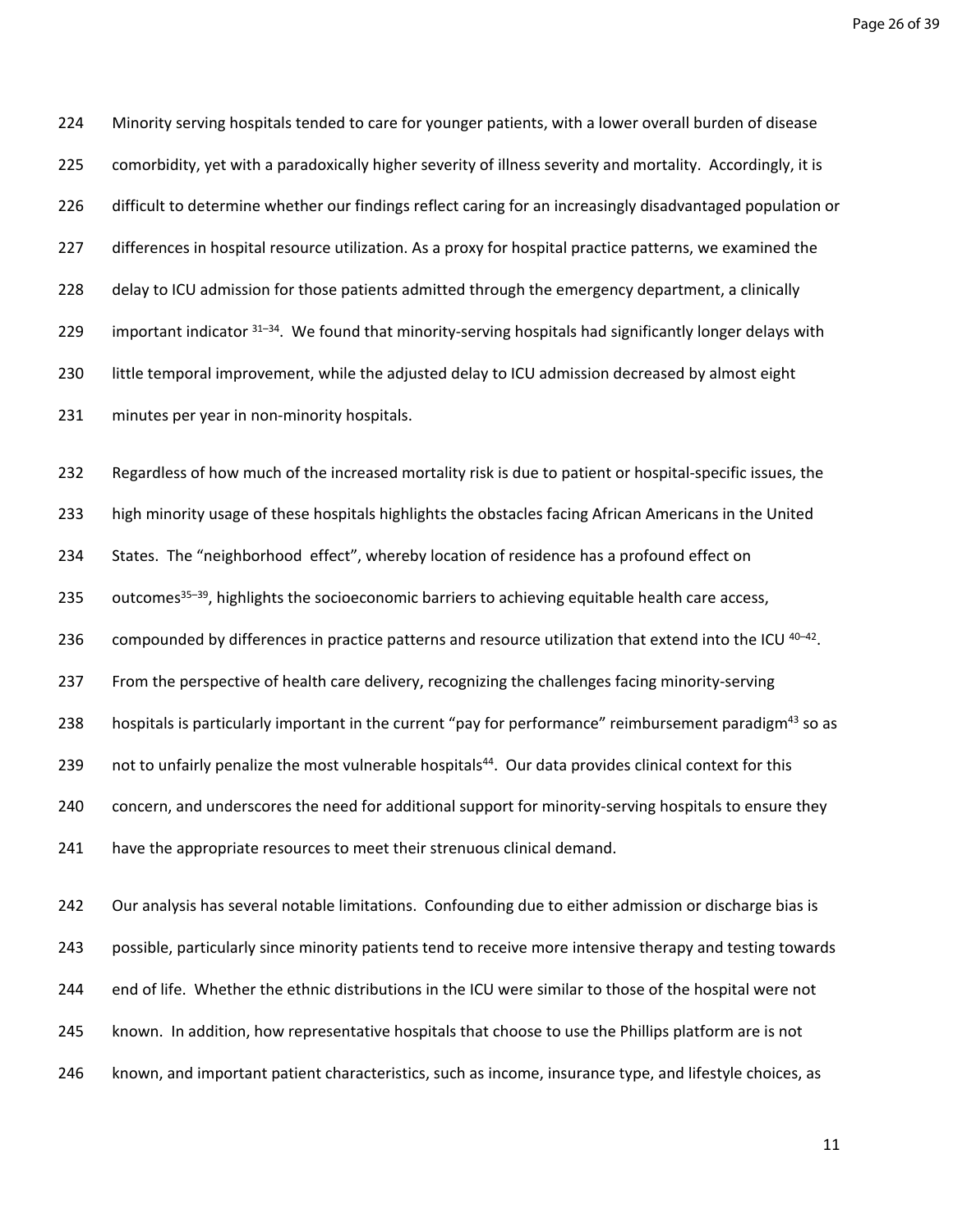247 well as hospital information, were not available. Finally, using more granular population census 248 definitions, such as county codes, could improve the precision of minority-hospital definitions. 249 However, we examined two different definitions of minority hospitals, with similar results, and our 250 primary findings were consistent through a range of sensitivity analyses and statistical approaches. 251 Despite these limitations, the sheer size and granularity of this dataset are an important strength, 252 providing a unique snapshot of modern American critical care over the last ten years. 253 **Conclusion** 254 A large proportion of minority patients receive critical illness care in a small number of minority-serving 255 hospitals, which over the last ten years, have not enjoyed the steady decrease in mortality and length of 256 stay that non-minority hospitals have. Whether this reflects a more systemic disparity, whereby African 257 Americans are more medically disadvantaged upon presentation, or differences in hospital care and 258 resources, is not known, but regardless, this observation highlights the profound obstacles facing 259 minorities and minority-serving hospitals. 260 261 262 . 263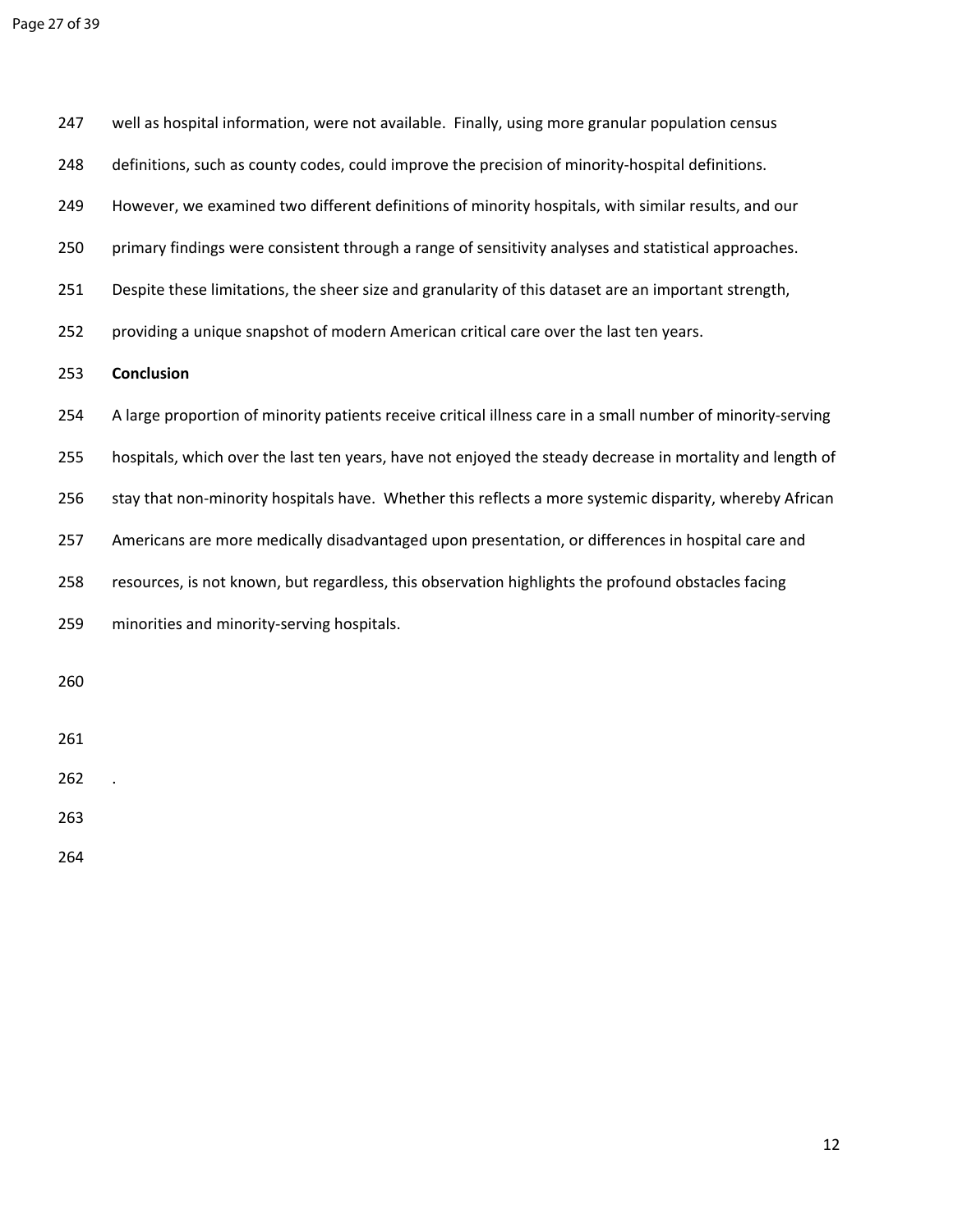| 265               | References |                                                                                                                                                                                                                                      |
|-------------------|------------|--------------------------------------------------------------------------------------------------------------------------------------------------------------------------------------------------------------------------------------|
| 266<br>267        | 1.         | Schneider, E. C., Zaslavsky, A. M. & Epstein, A. M. Racial disparities in the quality of care for<br>enrollees in medicare managed care. J. Am. Med. Assoc. 287, 1288-1294 (2002).                                                   |
| 268<br>269        | 2.         | United States Department of Health and Human Services, Office of Minority Services. Available<br>at: https://www.minorityhealth.hhs.gov/.                                                                                            |
| 270<br>271        | 3.         | Bach, P. B., Pham, H. H., Schrag, D., Tate, R. C. & Hargraves, J. L. Primary care physicians who<br>treat blacks and whites. N. Engl. J. Med. 351, 575-584 (2004).                                                                   |
| 272<br>273        | 4.         | Ayanian, J. Z., Cleary, P. D., Weissman, J. S. & Epstein, a M. The effect of patients' preferences on<br>racial differences in access to renal transplantation. N. Engl. J. Med. 341, 1661-9 (1999).                                 |
| 274<br>275<br>276 | 5.         | Kendrick, J., Nuccio, E., Leiferman, J. A. & Sauaia, A. Primary Care Providers Perceptions of<br>Racial/Ethnic and Socioeconomic Disparities in Hypertension Control. Am. J. Hypertens. 28, 1091-<br>1097 (2015).                    |
| 277<br>278        | 6.         | Kogan, M. D., Kotelchuck, M., Alexander, G. R. & Johnson, W. E. Racial disparities in reported<br>prenatal care advice from health care providers. Am. J. Public Health 84, 82-88 (1994).                                            |
| 279<br>280<br>281 | 7.         | Ly, D. P., Lopez, L., Isaac, T. & Jha, A. K. How do black-serving hospitals perform on patient safety<br>indicators?: Implications for national public reporting and pay-for-performance. Med. Care 48,<br>1133-1137 (2010).         |
| 282<br>283        | 8.         | Creanga, A. A. et al. Performance of racial and ethnic minority-serving hospitals on delivery-<br>related indicators. Am. J. Obstet. Gynecol. 211, 647.e1-647.e16 (2014).                                                            |
| 284<br>285        | 9.         | Joynt, K. E. Thirty-Day Readmission Rates for Medicare Beneficiaries by Race and Site of Care.<br>JAMA 305, 675 (2011).                                                                                                              |
| 286<br>287        | 10.        | Jha, A. K., Orav, E. J., Li, Z. & Epstein, A. M. Concentration and quality of hospitals that care for<br>elderly black patients. Arch. Intern. Med. 167, 1177-1182 (2007).                                                           |
| 288<br>289<br>290 | 11.        | Haider, A. H. et al. Association between hospitals caring for a disproportionately high percentage<br>of minority trauma patients and increased mortality: A nationwide analysis of 434 hospitals.<br>Arch. Surg. 147, 63-70 (2012). |
| 291<br>292        | 12.        | López, L. & Jha, A. K. Outcomes for whites and blacks at hospitals that disproportionately care for<br>black medicare beneficiaries. Health Serv. Res. 48, 114-128 (2013).                                                           |
| 293<br>294<br>295 | 13.        | Skinner, J., Chandra, A., Staiger, D., Lee, J. & McClellan, M. MORTALITY AFTER ACUTE<br>MYOCARDIAL INFARCTION IN HOSPITALS THAT DISPROPORTIONATELY TREAT AFRICAN-<br>AMERICANS. Circulation 112, 2634-2641 (2005).                   |
| 296<br>297        | 14.        | Bime, C. et al. Racial differences in mortality from severe acute respiratory failure in the United<br>States, 2008-2012. Ann. Am. Thorac. Soc. 13, 2184-2189 (2016).                                                                |
| 298<br>299        | 15.        | M., L. et al. Racial disparities in ICU resource utilization in emergency general surgery. Critical<br>Care Medicine 43, 281-282 (2015).                                                                                             |
| 300               | 16.        | Tyler, P. D. et al. Racial and Geographic Disparities in Interhospital ICU Transfers. Crit. Care Med.                                                                                                                                |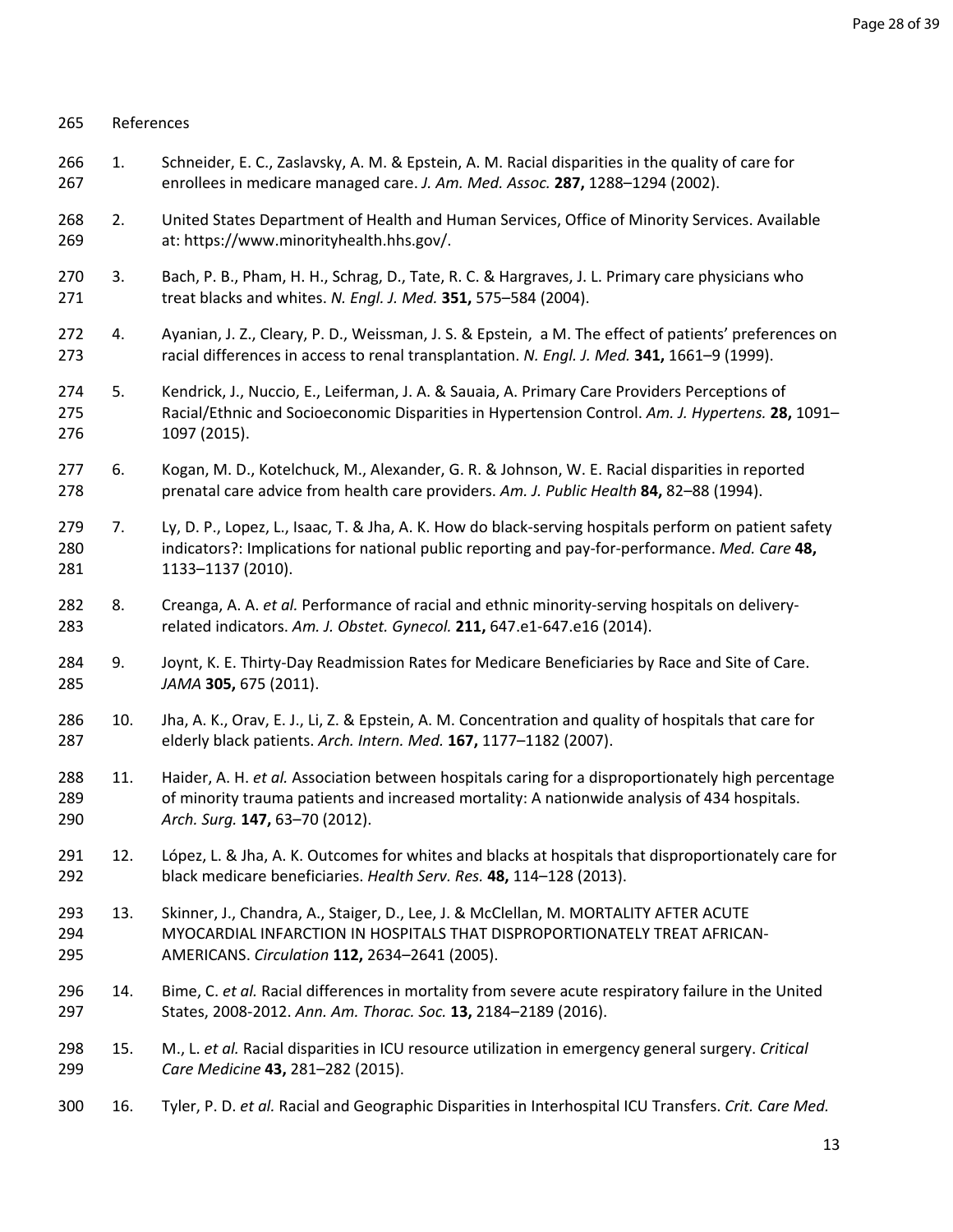301 **46,** e76–e80 (2018).

| 302<br>303               | 17. | Soto, G. J., Martin, G. S. & Gong, M. N. Healthcare disparities in critical illness. Crit. Care Med. 41,<br>2784-2793 (2013).                                                                                                                                                                               |
|--------------------------|-----|-------------------------------------------------------------------------------------------------------------------------------------------------------------------------------------------------------------------------------------------------------------------------------------------------------------|
| 304<br>305               | 18. | Rapoport, J. et al. Patient characteristics and ICU organizational factors that influence frequency<br>of pulmonary artery catheterization. J. Am. Med. Assoc. 283, 2559-2567 (2000).                                                                                                                       |
| 306<br>307<br>308        | 19. | Stevenson, E. K., Rubenstein, A. R., Radin, G. T., Wiener, R. S. & Walkey, A. J. Two decades of<br>mortality trends among patients with severe sepsis: A comparative meta-Analysis. Crit. Care Med.<br>42, 625-631 (2014).                                                                                  |
| 309<br>310               | 20. | Erickson, S. E., Martin, G. S., Davis, J. L., Matthay, M. A. & Eisner, M. D. Recent trends in acute<br>lung injury mortality: 1996-2005. Crit. Care Med. 37, 1574-1579 (2009).                                                                                                                              |
| 311<br>312               | 21. | Lilly, C. M., Swami, S., Liu, X., Riker, R. R. & Badawi, O. Five Year Trends of Critical Care Practice<br>and Outcomes. Chest (2017). doi:10.1016/j.chest.2017.06.050                                                                                                                                       |
| 313<br>314<br>315        | 22. | L., O. Contemporary trends of the clinical characteristics, resource utilization and outcomes<br>among patients with dementia admitted to ICU: A population-based study. Am. J. Respir. Crit.<br>Care Med. 191, (2015).                                                                                     |
| 316<br>317               | 23. | Pollard, T. J. et al. The eICU Collaborative Research Database, a freely available multi-center<br>database for critical care research. Sci. Data 5, 1-13 (2018).                                                                                                                                           |
| 318<br>319<br>320<br>321 | 24. | Johnson, A. E. W., Pollard, T. J., Celi, L. A. & Mark, R. G. Analyzing the eICU Collaborative Research<br>Database. in Proceedings of the 8th ACM International Conference on Bioinformatics,<br>Computational Biology, and Health Informatics - ACM-BCB '17 631-631 (2017).<br>doi:10.1145/3107411.3107494 |
| 322<br>323<br>324        | 25. | Komorowski, M., Celi, L. A., Badawi, O., Gordon, A. C. & Faisal, A. A. The Artificial Intelligence<br>Clinician learns optimal treatment strategies for sepsis in intensive care. Nat. Med. 24, 1716-<br>1720 (2018).                                                                                       |
| 325<br>326<br>327        | 26. | Mcshea, M., Holl, R., Badawi, O., Riker, R. R. & Silfen, E. The eICU research institute: A<br>collaboration between industry, health-care providers, and academia. IEEE Eng. Med. Biol. Mag.<br>29, 18-25 (2010).                                                                                           |
| 328<br>329               | 27. | Ennis, S. R., Rios-Vargas, M. & Albert, N. G. The Hispanic population:2010. Census 2010 Br. May,<br>$1 - 8(2011)$ .                                                                                                                                                                                         |
| 330<br>331               | 28. | Rastogi, S., Johnson, T. D., Hoeffel, E. M. & Drewery, M. P. J. The Black population: 2010. 2010<br>Census Briefs 1-20 (2011).                                                                                                                                                                              |
| 332<br>333               | 29. | Harris, K., Zhou, J., Liu, X., Hassan, E. & Badawi, O. The Obesity Paradox Is Not Observed in<br>Critically III Patients on Early Enteral Nutrition*. Crit. Care Med. 45, 828-834 (2017).                                                                                                                   |
| 334<br>335               | 30. | Charlson ME, Pompei P, A. K. and M. C. A new method of classifying prognostic comorbidity in<br>longi-tudinal studies: Development and validation. J Chronic Dis 40, 373-383 (1987).                                                                                                                        |
| 336<br>337               | 31. | Chalfin DB1, Trzeciak S, Likourezos A, Baumann BM, D. R. D.-E. study group. Impact of delayed<br>transfer of critically ill patients from the emergency department to the intensive care unit. Crit.                                                                                                        |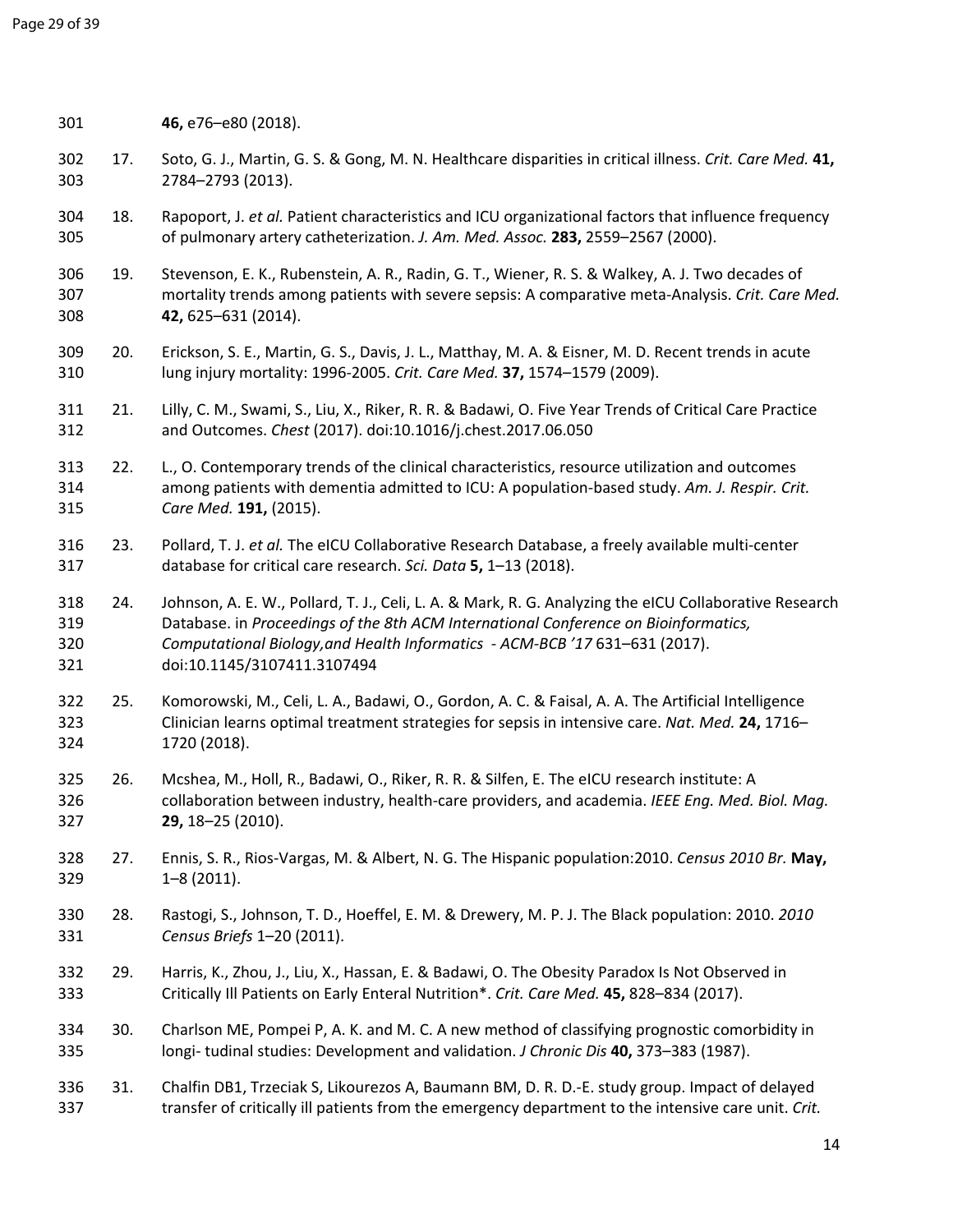338 *Care Med.* **35,** 1477–83 (2007).

- 339 32. Intas D. George Vassilopoulos S. George, Fildissis A. George, S. I. P. Impact of critically ill patients 340 in regards to the boarding time from the emergency department to the intensive care unit. *To*  341 *Vima tou Asklipiou* **10,** 417–436 (2011).
- 342 33. Rincon, F. *et al.* Impact of delayed transfer of critically Ill stroke patients from the emergency 343 department to the Neuro-ICU. *Neurocrit. Care* **13,** 75–81 (2010).
- 344 34. Churpek, M. M., Yuen, T. C. & Edelson, D. P. Delayed intensive care unit transfer is associated 345 with increased mortality in ward patients. *Am. J. Respir. Crit. Care Med. Conf. Am. Thorac. Soc.*  346 *Int. Conf. ATS* **187,** (2013).
- 347 35. Frei, C. R. *et al.* Disparities of care for african-americans and caucasians with community-acquired 348 pneumonia: A retrospective cohort study. *BMC Health Serv. Res.* **10,** (2010).
- 349 36. Haider, A. H. *et al.* Race and insurance status as risk factors for trauma mortality. *Archives of*  350 *Surgery* **143,** 945–949 (2008).
- 351 37. Yergan, J., Barry Flood, A., LoGerfo, J. P. & Diehr, P. Relationship between patient race and the 352 intensity of hospital services. *Med. Care* **25,** 592–603 (1987).
- 353 38. Fowler, R. A. *et al.* An Official American Thoracic Society Systematic Review: The Association 354 between Health Insurance Status and Access, Care Delivery, and Outcomes for Patients Who Are 355 Critically Ill. *Am. J. Respir. Crit. Care Med.* **181,** 1003–1011 (2010).
- 356 39. Kind, A. J. H. *et al.* Neighborhood Socioeconomic Disadvantage and 30-Day Rehospitalization. 357 *Ann. Intern. Med.* **161,** 765 (2014).
- 358 40. Williams, J. F., Zimmerman, J. E., Wagner, D. P., Hawkins, M. & Knaus, W. A. African-American 359 and white patients admitted to the intensive care unit: is there a difference in therapy and 360 outcome? *Crit Care Med* **23,** 626–636 (1995).
- 361 41. Rapoport, J. *et al.* Patient characteristics and ICU organizational factors that influence frequency 362 of pulmonary artery catheterization. *JAMA* **283,** 2559–2567 (2000).
- 363 42. Shippee, T. P., Ferraro, K. F. & Thorpe, R. J. Racial disparity in access to cardiac intensive care over 364 20 years. *Ethn. Health* **16,** 145–165 (2011).
- 365 43. Ryan, A. M. Will Value-Based Purchasing Increase Disparities in Care? *N. Engl. J. Med.* **369,** 2472– 366 2474 (2013).
- 367 44. Joynt, K. E. & Jha, A. K. Characteristics of hospitals receiving penalties under the hospital 368 readmissions reduction program. *JAMA - Journal of the American Medical Association* **309,** 342– 369 343 (2013).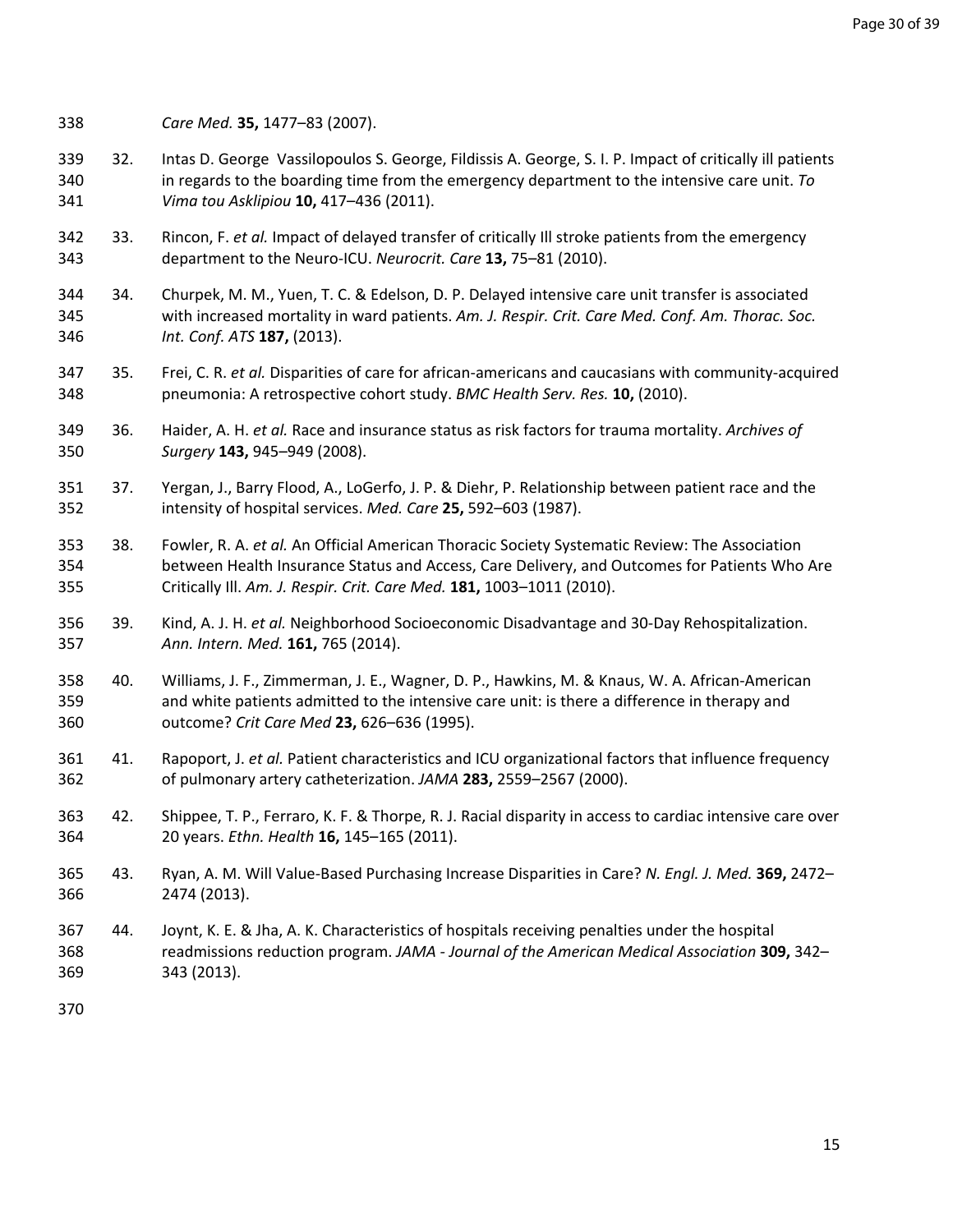Table 1. Baseline patient and hospital characteristics. Percentages for categorical variables and mean(standard deviation) for continuous variables provided. Abbreviations; MI-myocardial infarction, CABG-coronary artery bypass grafting, CHF-congestive heart failure, CVA-cerebrovascular accident, APACHE IV – Acute Physiology and Chronic Health Evaluation IV. <sup>1</sup>Categorization of hospital size was missing in 46,579 patients.

| Patient and hospital characteristics |                  |              |  |  |
|--------------------------------------|------------------|--------------|--|--|
|                                      | Minority serving | Non minority |  |  |
|                                      | hospitals        | hospitals    |  |  |
| Number of patients                   | 109,022          | 979,087      |  |  |
| Number of hospitals                  | 14               | 194          |  |  |
| Age(years)                           | 61.8(18.2)       | 62.8(17.6)   |  |  |
| Female                               | 46.5             | 45.8         |  |  |
| Ethnicity/Race                       |                  |              |  |  |
| White                                | 39.4             | 80.6         |  |  |
| African American                     | 25.0             | 8.6          |  |  |
| Hispanic                             | 24.5             | 3.0          |  |  |
| Other/Unknown                        | 11.1             | 7.8          |  |  |
| ICU type                             |                  |              |  |  |
| Cardiac/cardiothoracic               | 27.9             | 22.5         |  |  |
| Medical                              | 14.7             | 15.7         |  |  |
| Medical/surgical                     | 48.7             | 55.4         |  |  |
| Surgical                             | 8.7              | 6.4          |  |  |
| Academic                             | 32.3             | 27.8         |  |  |
| Hospital beds <sup>1</sup>           |                  |              |  |  |
| >500                                 | 35.2             | 43.8         |  |  |
| 250-500                              | 36.7             | 20.4         |  |  |
| <b>Charlson Comorbidity</b><br>Index | 3.4(2.7)         | 3.5(2.7)     |  |  |
| <b>APACHE IV</b>                     | 55.7(27.0)       | 53.4(25.5)   |  |  |
| <b>Admission diagnosis</b>           |                  |              |  |  |
| Sepsis                               | 7.7              | 10.2         |  |  |
| MI/Angina                            | 9.3              | 8.0          |  |  |
| CABG                                 | 3.8              | 3.9          |  |  |
| <b>CHF</b>                           | 3.7              | 3.0          |  |  |
| Trauma                               | 5.5              | 5.1          |  |  |
| Drug and Alcohol related             | 2.6              | 4.4          |  |  |
| <b>CVA</b>                           | 3.6              | 4.0          |  |  |
| Pneumonia                            | 3.6              | 3.6          |  |  |
| Intracranial bleed                   | 2.6              | 1.6          |  |  |
| Hospital characteristics             |                  |              |  |  |
| Academic                             | 28.6             | 6.7          |  |  |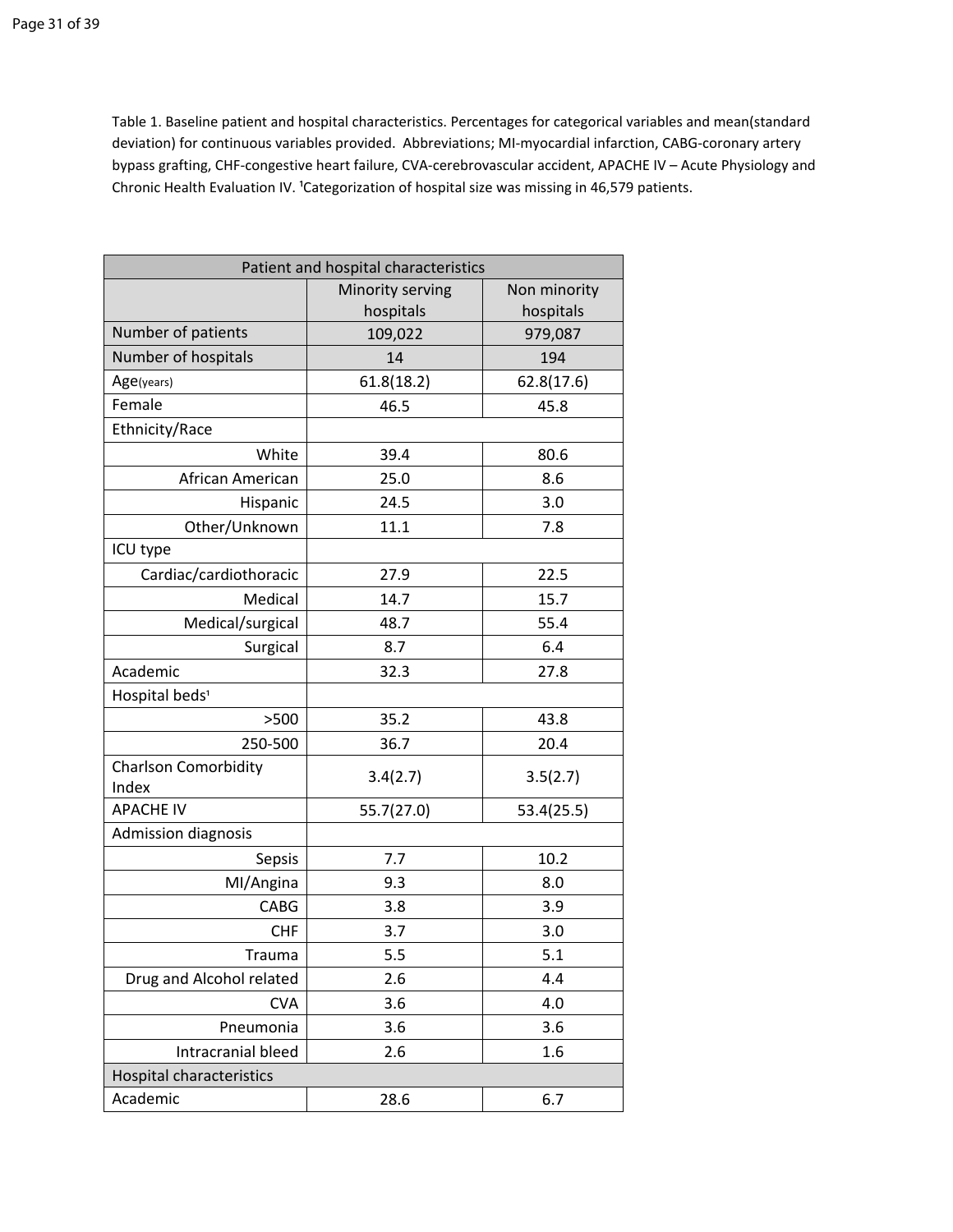| Hospital beds             |      |      |
|---------------------------|------|------|
| >500                      | 14.2 | 11.3 |
| 250 to $<$ 500            | 36.0 | 15.4 |
| <b>Hospital mortality</b> | 10.5 | 9.5  |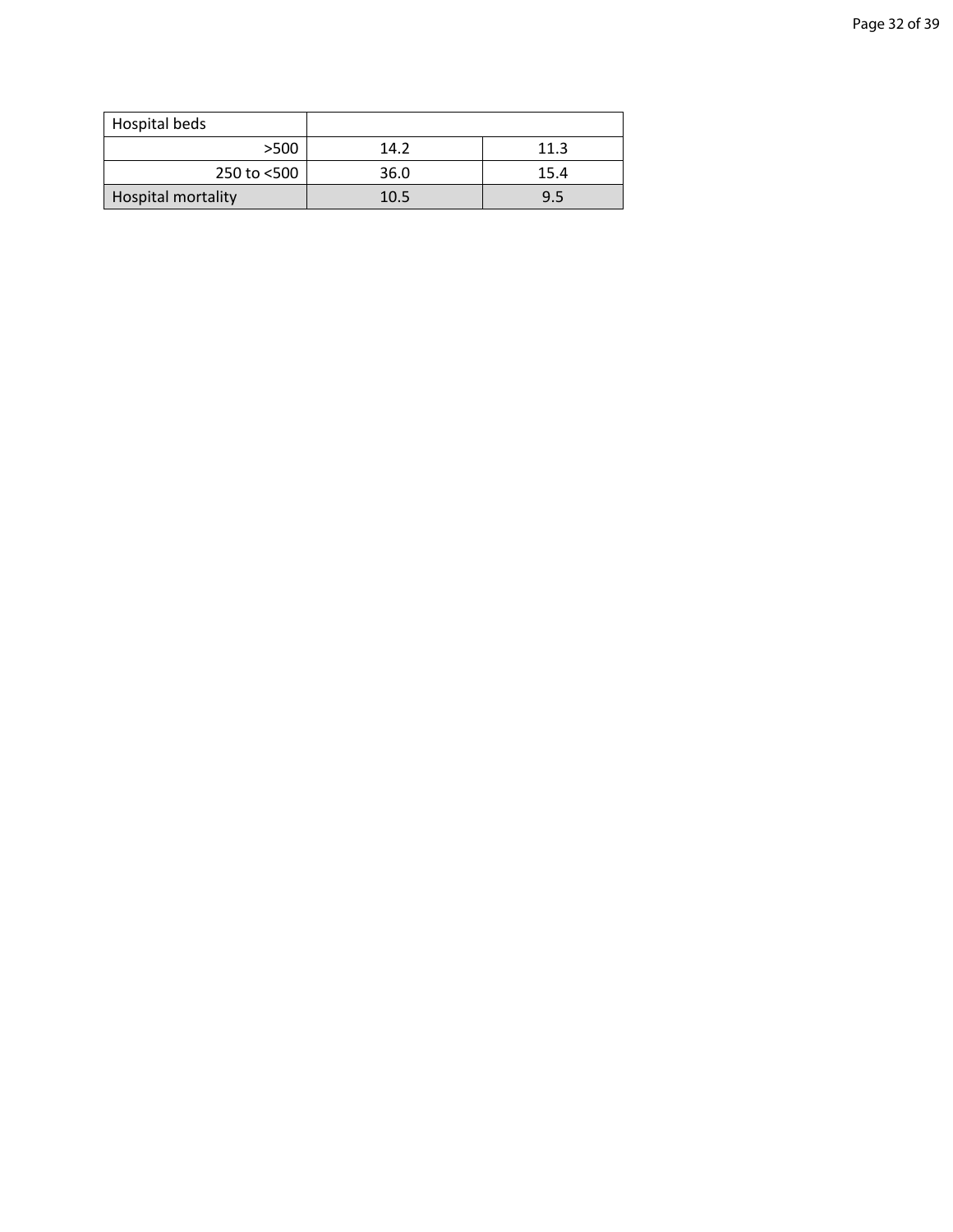Table 2. Hazard ratio(95% CI) of critical illness mortality per admission year category provided, with 2006-08 considered as reference for all analyses. Adjusted for age, gender, ethnicity, unit type, admission diagnosis, Charlson comorbidity score, and illness severity. In addition, alternative definition of hospital minority composition, and analytic approaches to account for within hospital correlation and hospital participation, provided. Multiplicative interaction p value between indicator for minority serving hospitals and admission year (defined continuously) provided.

| Adjusted hazard ratios for critical illness mortality according to admission year and hospital minority<br>composition |                                                                                          |                       |                       |                       |                       |                                               |  |
|------------------------------------------------------------------------------------------------------------------------|------------------------------------------------------------------------------------------|-----------------------|-----------------------|-----------------------|-----------------------|-----------------------------------------------|--|
|                                                                                                                        |                                                                                          |                       |                       | Admission year        |                       |                                               |  |
|                                                                                                                        | 2006-08                                                                                  | 2009-10               | 2011-12               | 2013-14               | 2015-16               | Multiplicative<br>interaction<br>term p value |  |
| All hospitals                                                                                                          | Ref.                                                                                     | 0.86<br>0.84-0.89     | 0.82<br>$0.80 - 0.84$ | 0.81<br>$0.79 - 0.82$ | 0.80<br>$0.78 - 0.82$ |                                               |  |
| Minority serving<br>hospitals                                                                                          | Ref.                                                                                     | 0.83<br>$0.77 - 0.89$ | 0.88<br>$0.82 - 0.95$ | 0.79<br>$0.74 - 0.85$ | 0.88<br>$0.81 - 0.94$ | < 0.001                                       |  |
| Non-minority hospitals                                                                                                 | Ref.                                                                                     | 0.87<br>$0.85 - 0.89$ | 0.80<br>$0.79 - 0.82$ | 0.81<br>$0.79 - 0.82$ | 0.79<br>$0.77 - 0.81$ |                                               |  |
|                                                                                                                        | Minority hospital defined as having greater than 25% African American or Hispanic census |                       |                       |                       |                       |                                               |  |
| Minority serving<br>hospitals                                                                                          | Ref.                                                                                     | 0.85<br>$0.80 - 0.90$ | 0.83<br>0.78-0.87     | 0.79<br>$0.75 - 0.83$ | 0.85<br>$0.80 - 0.90$ | 0.05                                          |  |
| Non-minority hospitals                                                                                                 | Ref.                                                                                     | 0.87<br>0.84-0.89     | 0.81<br>$0.79 - 0.83$ | 0.81<br>$0.79 - 0.83$ | 0.79<br>$0.77 - 0.81$ |                                               |  |
|                                                                                                                        | GEE analysis in hospitals with >500 admissions to account for hospital correlation       |                       |                       |                       |                       |                                               |  |
| Minority serving<br>hospitals                                                                                          | Ref.                                                                                     | 0.94<br>$0.92 - 0.95$ | 0.93<br>$0.91 - 0.95$ | 0.90<br>$0.88 - 0.93$ | 0.94<br>$0.91 - 0.97$ | 0.05                                          |  |
| Non-minority hospitals                                                                                                 | Ref.                                                                                     | 0.94<br>$0.92 - 0.95$ | 0.90<br>0.88-0.92     | 0.89<br>$0.87 - 0.91$ | 0.88<br>$0.86 - 0.90$ |                                               |  |
| Cox regression in hospitals with participation in four consecutive time periods                                        |                                                                                          |                       |                       |                       |                       |                                               |  |
| Minority serving<br>hospitals                                                                                          | Ref.                                                                                     | 0.82<br>$0.76 - 0.88$ | 0.87<br>$0.81 - 0.94$ | 0.75<br>$0.70 - 0.81$ | 0.87<br>$0.81 - 0.94$ |                                               |  |
| Non-minority hospitals                                                                                                 | Ref.                                                                                     | 0.87<br>$0.85 - 0.89$ | 0.81<br>0.79-0.83     | 0.82<br>$0.80 - 0.84$ | 0.80<br>$0.77 - 0.82$ | 0.003                                         |  |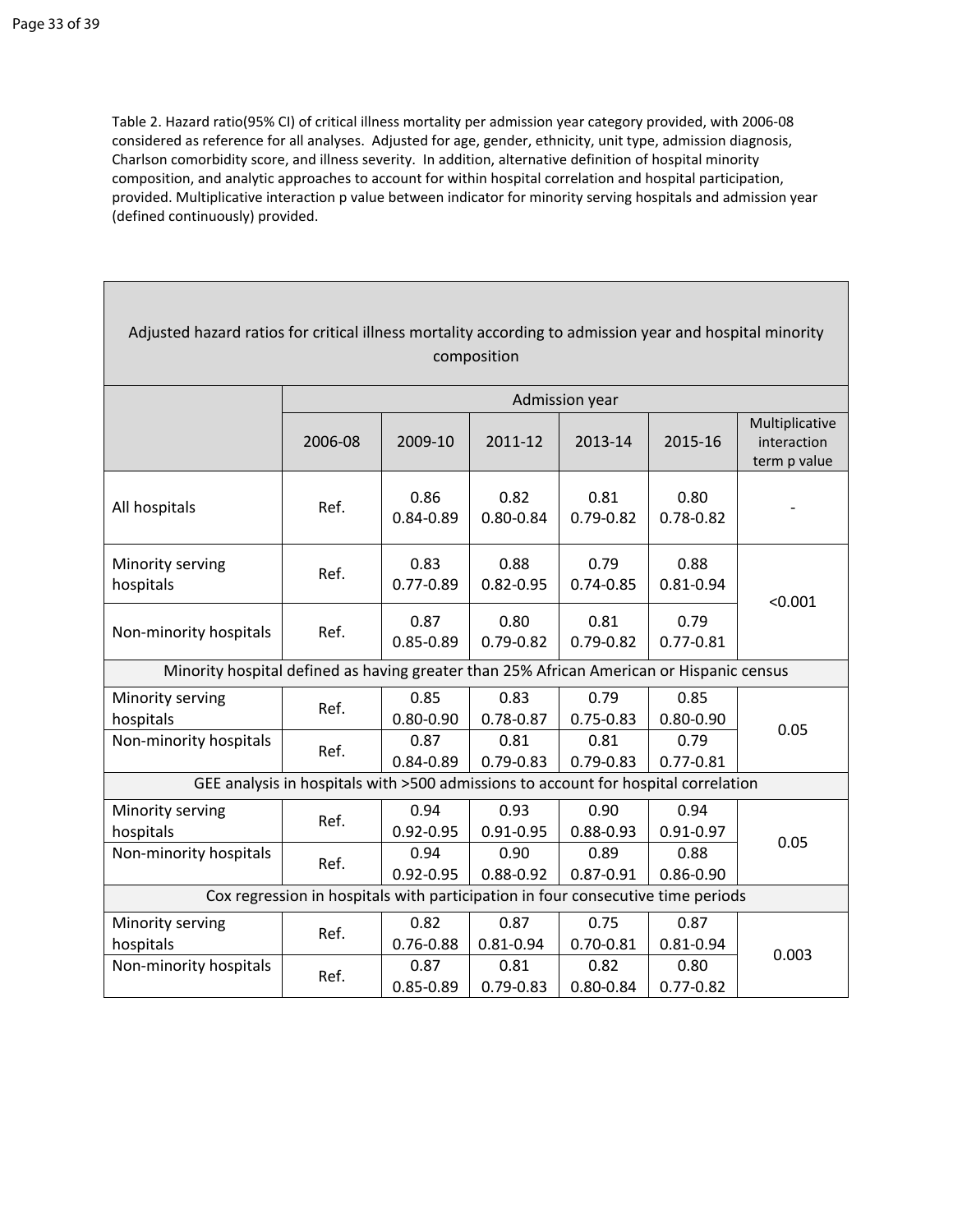Table 3. Change in length of intensive care unit and critical illness hospital stay(days), relative to 2006-08, adjusted for age, gender, ethnicity, unit type, admission diagnosis, Charlson comorbidity score, illness severity, admission year category, and hospital mortality. Multiplicative interaction between indicator for minority serving hospitals and admission year (defined continuously) provided.

| Adjusted change of intensive care unit and critical illness hospitalization lengths of stay from 2006 to 2016 |                |                          |                          |                          |                          |                                               |
|---------------------------------------------------------------------------------------------------------------|----------------|--------------------------|--------------------------|--------------------------|--------------------------|-----------------------------------------------|
|                                                                                                               | Admission year |                          |                          |                          |                          |                                               |
|                                                                                                               | 2006-08        | 2009-10                  | 2011-12                  | 2013-14                  | 2015-16                  | Multiplicative<br>interaction<br>term p value |
| Adjusted change in ICU length of stay                                                                         |                |                          |                          |                          |                          |                                               |
| Minority serving hospitals                                                                                    | Ref.           | $-0.35$<br>$-0.43,-0.27$ | $-0.48$<br>$-0.56,-0.40$ | $-0.41$<br>$-0.49,-0.34$ | $-0.44$<br>$-0.52,-0.36$ |                                               |
| Non-minority hospitals                                                                                        | Ref.           | $-0.42$<br>$-0.45,-0.39$ | $-0.56$<br>$-0.59,-0.53$ | $-0.64$<br>$-0.66,-0.61$ | $-0.67$<br>$-0.70,-0.65$ | < 0.001                                       |
| Adjusted change in hospital length of stay                                                                    |                |                          |                          |                          |                          |                                               |
| Minority serving hospitals                                                                                    | Ref.           | $-0.74$<br>$-0.91,-0.59$ | $-1.12$<br>$-1.27,-0.96$ | $-1.01$<br>$-1.17,-0.87$ | $-0.98$<br>$-1.13,-0.81$ |                                               |
| Non-minority hospitals                                                                                        | Ref.           | $-0.56$<br>$-0.63,-0.50$ | $-0.90$<br>$-0.95,-0.85$ | $-1.14$<br>$-1.18,-1.09$ | $-1.37$<br>$-1.41,-1.32$ | < 0.001                                       |

Г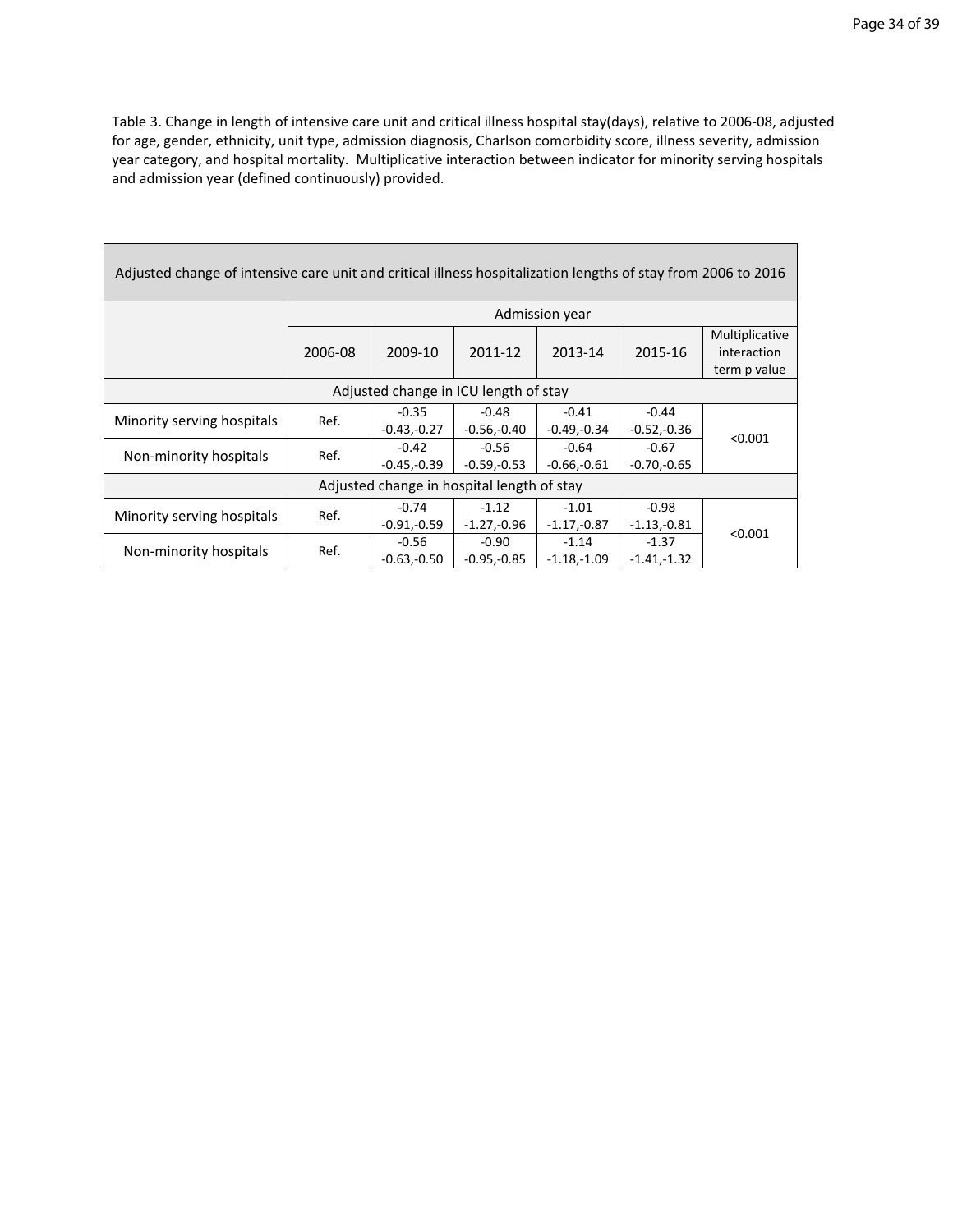Table 4. Adjusted change(95%CI) per additional calendar year in the length(days) of ICU and critical illness hospitalization according to ethnicity. Adjusted for age, gender, ethnicity, unit type, admission diagnosis, Charlson comorbidity score, illness severity, admission year (defined continuously), and hospital mortality. Multiplicative interactions between indicator for minority serving hospitals and admission year (defined continuously) were <0.001 within each ethnic strata.

| Adjusted change (days) in length of stay per additional calendar year according to ethnicity |                                          |                          |                              |                          |  |  |  |
|----------------------------------------------------------------------------------------------|------------------------------------------|--------------------------|------------------------------|--------------------------|--|--|--|
|                                                                                              | ICU length of stay                       |                          | Hospital length of stay      |                          |  |  |  |
|                                                                                              | Minority serving<br>hospital             | Non-minority<br>hospital | Minority serving<br>hospital | Non-minority<br>hospital |  |  |  |
| African American                                                                             | $-0.01$<br>$-0.09$                       |                          | $-0.03$                      | $-0.21$                  |  |  |  |
|                                                                                              | $-0.02, 0.01$<br>$-0.10,-0.08$           |                          | $-0.07, 0.01$                | $-0.23,-0.20$            |  |  |  |
|                                                                                              | $p=0.46$                                 | p<0.001                  | $p=0.19$                     | p<0.001                  |  |  |  |
| Hispanic                                                                                     | $-0.09$<br>$-0.06$                       |                          | $-0.20$                      | $-0.12$                  |  |  |  |
|                                                                                              | $-0.10,-0.07$<br>$-0.07,-0.04$           |                          | $-0.23,-0.16$                | $-0.15,-0.09$            |  |  |  |
| p<0.001<br>p<0.001                                                                           |                                          | p<0.001                  | p<0.001                      |                          |  |  |  |
| White                                                                                        | $-0.08$<br>$-0.04$                       |                          | $-0.08$                      | $-0.16$                  |  |  |  |
|                                                                                              | $-0.05,-0.02$<br>$-0.08,-0.07$           |                          | $-0.11,-0.06$                | $-0.17,-0.16$            |  |  |  |
|                                                                                              | p<0.001<br>p<0.001<br>p<0.001<br>p<0.001 |                          |                              |                          |  |  |  |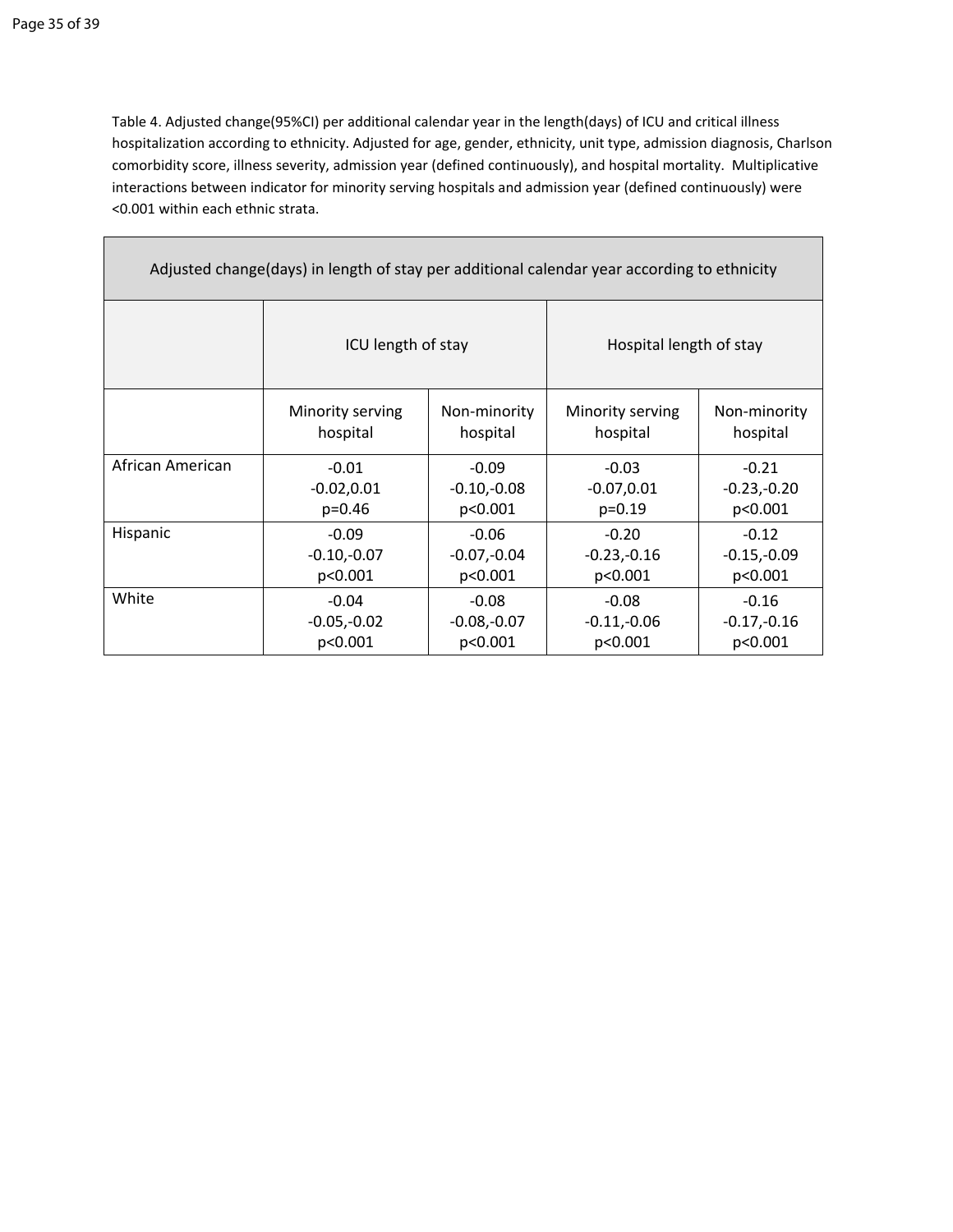Figure 1. Critical illness mortality(95%CI) in minority and non-minority serving hospitals from 2006-2016 in the United States (n=1,088,109). Trend p values for minority serving and non-minority hospitals were 0.002 and <0.001, respectively.

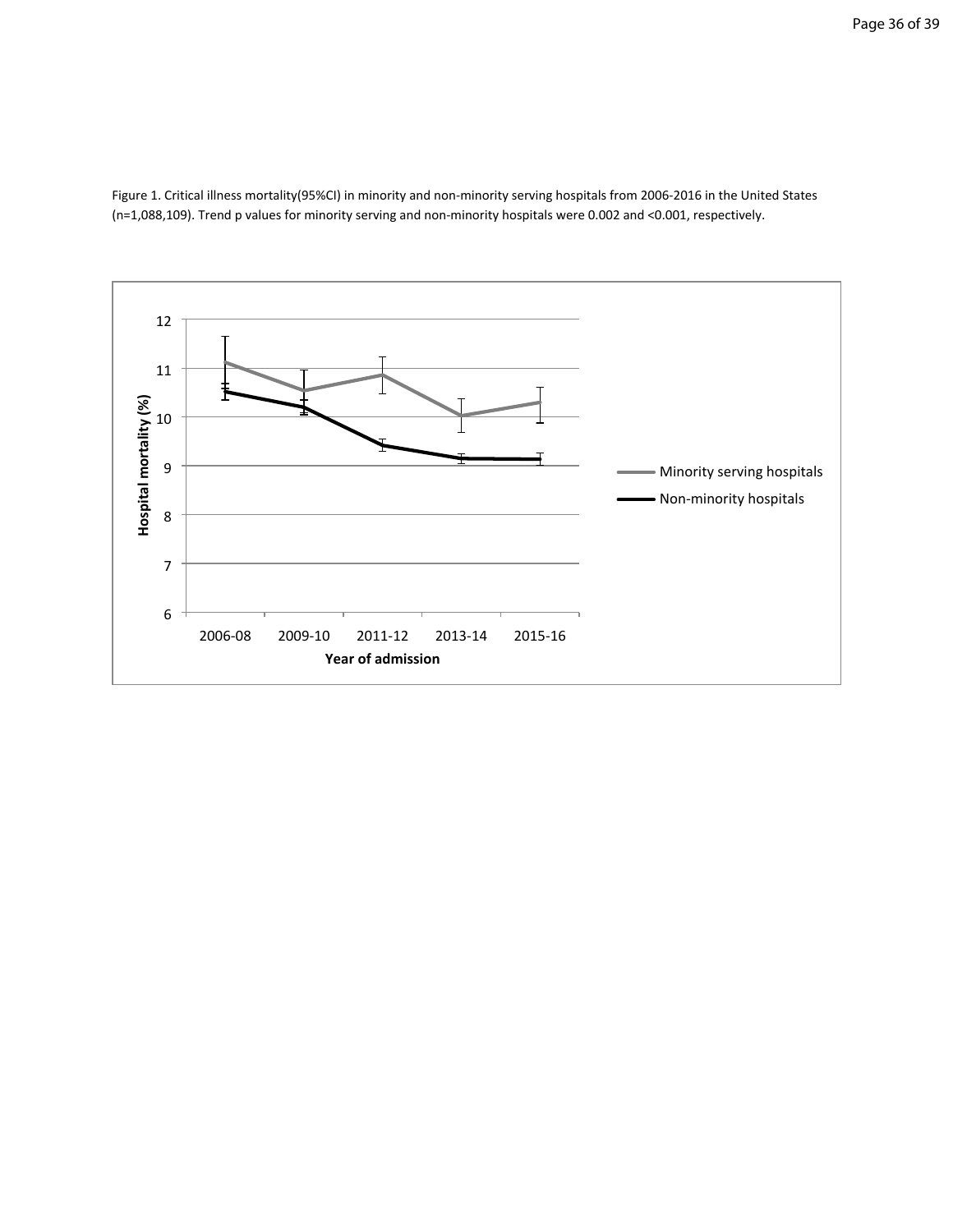Figure 2. The adjusted hazard ratio (95% CI) of hospital mortality per additional calendar year of admission between 2006 and 2016, stratified by ethnicity. Adjusted for age, gender, unit type, admission diagnosis, Charlson comorbidity score, illness severity, and year of admission (defined continuously). Multiplicative interaction between calendar year and minority serving hospital p values 0.02, 0.07, and 0.04 amongst African American, Hispanic, and white patients, respectively. N=1,039,595 patients in 208 hospitals.

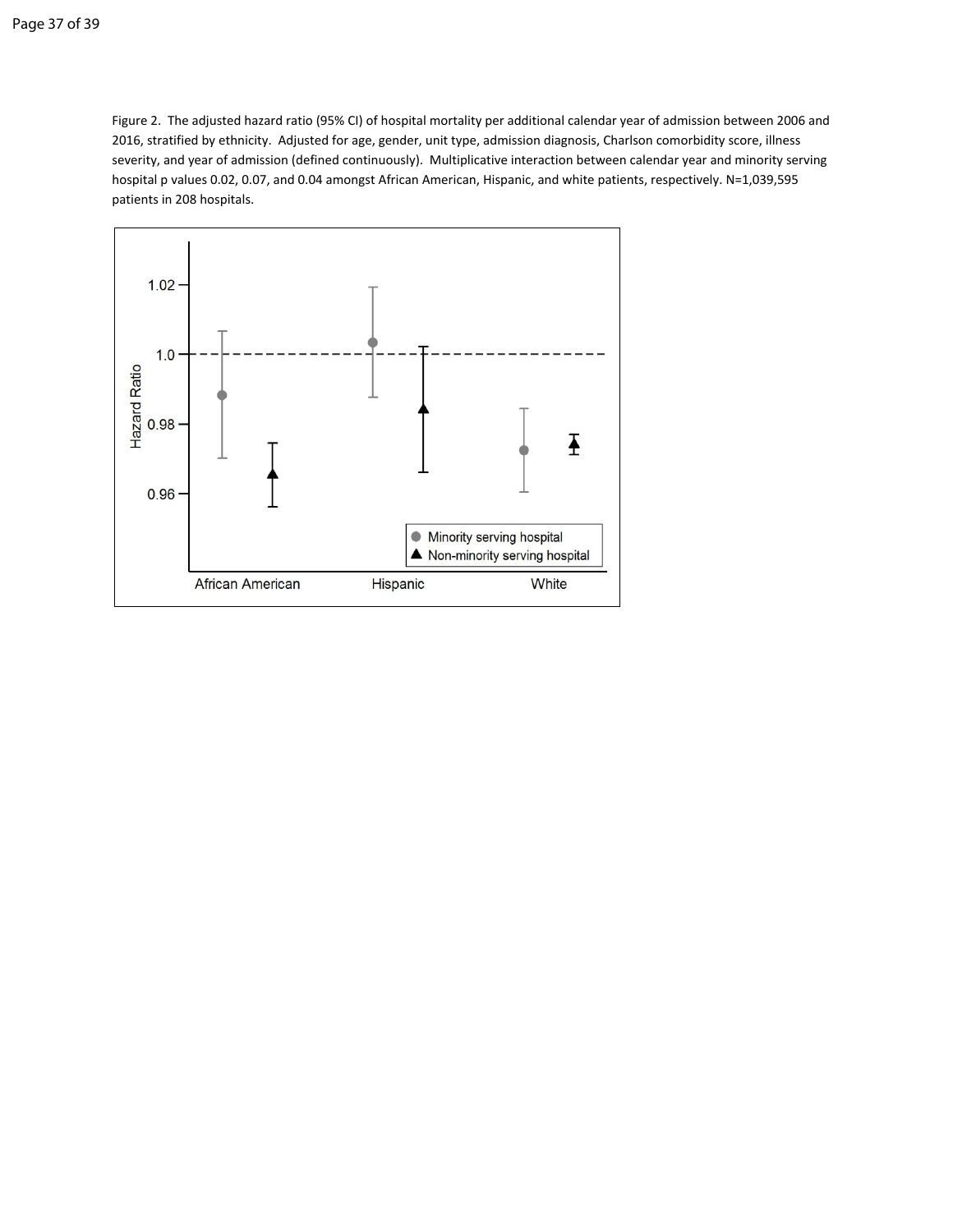Figure 3. Temporal trends in hospital and ICU length of stay in minority and non-minority serving hospitals. Mean(95%CIs) lengths of stay according to year of admission provided. Trend p values all <0.001, except for ICU length of stay in minority serving hospitals (p=0.06).